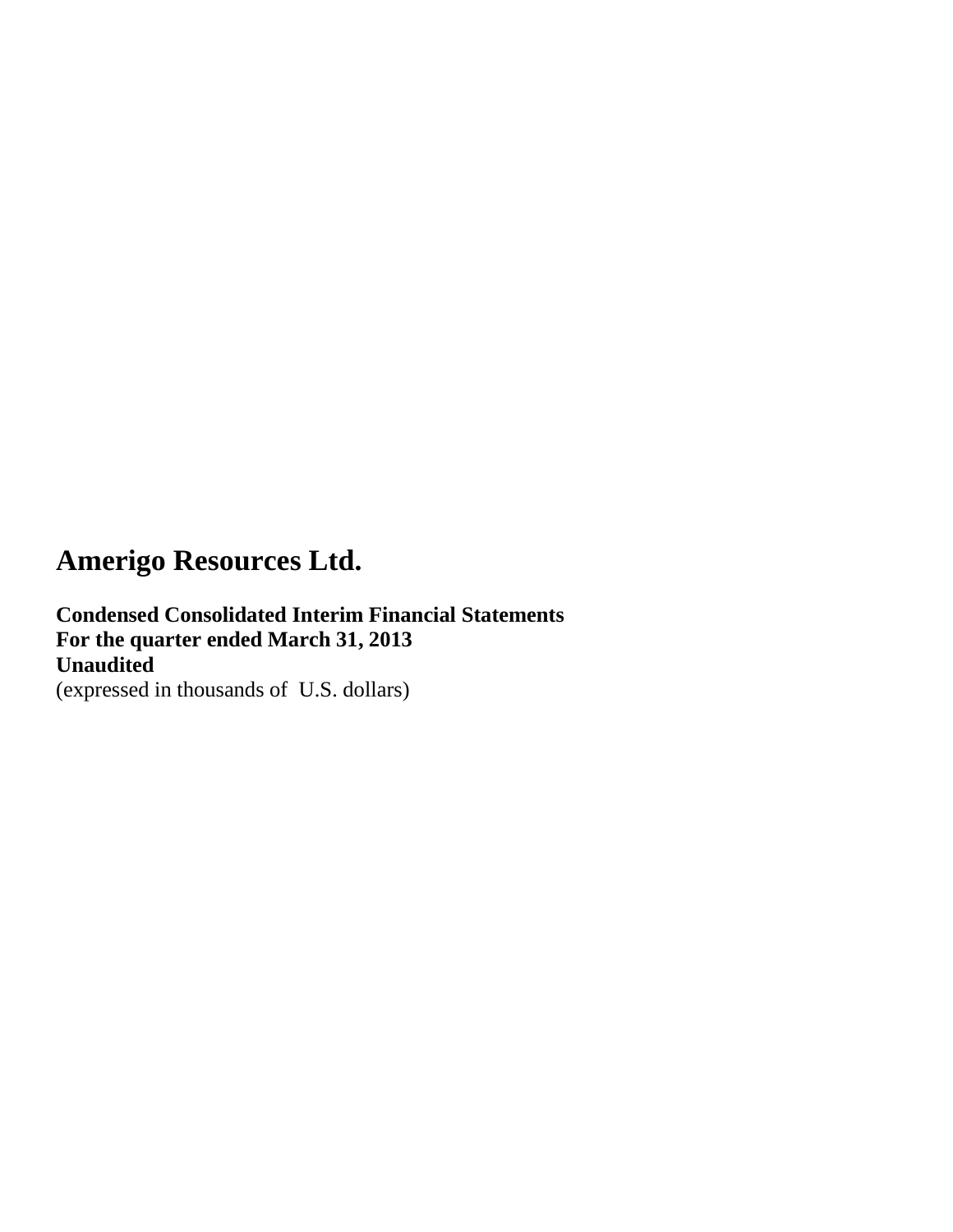Condensed Consolidated Interim Statements of Financial Position - Unaudited

#### (expressed in thousands of U.S. dollars)

| 2013<br>\$<br><b>Notes</b><br><b>Assets</b><br><b>Current assets</b><br>13,280<br>Cash and cash equivalents<br>13,509<br>Trade and other receivables<br>258<br>Prepaid expenses<br>10,380<br>Inventories<br>6<br>37,427<br><b>Non-current assets</b><br>7<br>4,757<br>Investments<br>9<br>157,775<br>Property, plant and equipment<br>10<br>7,289<br>Intangible assets<br>1,040<br>Other non-current assets<br>208,288<br><b>Total assets</b><br><b>Liabilities</b><br><b>Current liabilities</b><br>18,300<br>Trade and other payables<br>$\,8\,$<br>16,256<br>El Teniente royalties payable<br>1,342<br>Current income tax liabilities<br>735<br>12 |                              | March 31, | December 31, |
|-------------------------------------------------------------------------------------------------------------------------------------------------------------------------------------------------------------------------------------------------------------------------------------------------------------------------------------------------------------------------------------------------------------------------------------------------------------------------------------------------------------------------------------------------------------------------------------------------------------------------------------------------------|------------------------------|-----------|--------------|
|                                                                                                                                                                                                                                                                                                                                                                                                                                                                                                                                                                                                                                                       |                              |           | 2012         |
|                                                                                                                                                                                                                                                                                                                                                                                                                                                                                                                                                                                                                                                       |                              |           | \$           |
|                                                                                                                                                                                                                                                                                                                                                                                                                                                                                                                                                                                                                                                       |                              |           |              |
|                                                                                                                                                                                                                                                                                                                                                                                                                                                                                                                                                                                                                                                       |                              |           |              |
|                                                                                                                                                                                                                                                                                                                                                                                                                                                                                                                                                                                                                                                       |                              |           | 9,250        |
|                                                                                                                                                                                                                                                                                                                                                                                                                                                                                                                                                                                                                                                       |                              |           | 13,863       |
|                                                                                                                                                                                                                                                                                                                                                                                                                                                                                                                                                                                                                                                       |                              |           | 337          |
|                                                                                                                                                                                                                                                                                                                                                                                                                                                                                                                                                                                                                                                       |                              |           | 11,324       |
|                                                                                                                                                                                                                                                                                                                                                                                                                                                                                                                                                                                                                                                       |                              |           | 34,774       |
|                                                                                                                                                                                                                                                                                                                                                                                                                                                                                                                                                                                                                                                       |                              |           |              |
|                                                                                                                                                                                                                                                                                                                                                                                                                                                                                                                                                                                                                                                       |                              |           | 4,149        |
|                                                                                                                                                                                                                                                                                                                                                                                                                                                                                                                                                                                                                                                       |                              |           | 157,073      |
|                                                                                                                                                                                                                                                                                                                                                                                                                                                                                                                                                                                                                                                       |                              |           | 7,402        |
|                                                                                                                                                                                                                                                                                                                                                                                                                                                                                                                                                                                                                                                       |                              |           | 1,018        |
|                                                                                                                                                                                                                                                                                                                                                                                                                                                                                                                                                                                                                                                       |                              |           | 204,416      |
|                                                                                                                                                                                                                                                                                                                                                                                                                                                                                                                                                                                                                                                       |                              |           |              |
|                                                                                                                                                                                                                                                                                                                                                                                                                                                                                                                                                                                                                                                       |                              |           |              |
|                                                                                                                                                                                                                                                                                                                                                                                                                                                                                                                                                                                                                                                       |                              |           |              |
|                                                                                                                                                                                                                                                                                                                                                                                                                                                                                                                                                                                                                                                       |                              |           | 20,633       |
|                                                                                                                                                                                                                                                                                                                                                                                                                                                                                                                                                                                                                                                       |                              |           | 16,498       |
|                                                                                                                                                                                                                                                                                                                                                                                                                                                                                                                                                                                                                                                       |                              |           | 335          |
|                                                                                                                                                                                                                                                                                                                                                                                                                                                                                                                                                                                                                                                       | Royalites to related parties |           | 731          |
| 999<br>11<br><b>Borrowings</b>                                                                                                                                                                                                                                                                                                                                                                                                                                                                                                                                                                                                                        |                              |           | 1,483        |
| 37,632                                                                                                                                                                                                                                                                                                                                                                                                                                                                                                                                                                                                                                                |                              |           | 39,680       |
| <b>Non-current liabilities</b>                                                                                                                                                                                                                                                                                                                                                                                                                                                                                                                                                                                                                        |                              |           |              |
| 3,796<br>Severance provisions                                                                                                                                                                                                                                                                                                                                                                                                                                                                                                                                                                                                                         |                              |           | 4,301        |
| 12<br>5,172<br>Royalties to related parties                                                                                                                                                                                                                                                                                                                                                                                                                                                                                                                                                                                                           |                              |           | 5,285        |
| 7,019<br>Asset retirement obligation                                                                                                                                                                                                                                                                                                                                                                                                                                                                                                                                                                                                                  |                              |           | 6,926        |
| 16,294<br>Deferred income tax liability                                                                                                                                                                                                                                                                                                                                                                                                                                                                                                                                                                                                               |                              |           | 16,026       |
| <b>Total liabilities</b><br>69,913                                                                                                                                                                                                                                                                                                                                                                                                                                                                                                                                                                                                                    |                              |           | 72,218       |
|                                                                                                                                                                                                                                                                                                                                                                                                                                                                                                                                                                                                                                                       |                              |           |              |
| 13<br><b>Equity</b>                                                                                                                                                                                                                                                                                                                                                                                                                                                                                                                                                                                                                                   |                              |           |              |
| 77,514<br>Share Capital                                                                                                                                                                                                                                                                                                                                                                                                                                                                                                                                                                                                                               |                              |           | 77,514       |
| 6,556<br>Other reserves                                                                                                                                                                                                                                                                                                                                                                                                                                                                                                                                                                                                                               |                              |           | 6,525        |
| 41,720<br>Retained earnings                                                                                                                                                                                                                                                                                                                                                                                                                                                                                                                                                                                                                           |                              |           | 38,482       |
| 12,585<br>Accumulated other comprehensive income                                                                                                                                                                                                                                                                                                                                                                                                                                                                                                                                                                                                      |                              |           | 9,677        |
| 138,375<br>Total equity                                                                                                                                                                                                                                                                                                                                                                                                                                                                                                                                                                                                                               |                              |           | 132,198      |
| 208,288<br><b>Total equity and liabilities</b>                                                                                                                                                                                                                                                                                                                                                                                                                                                                                                                                                                                                        |                              |           | 204,416      |
| <b>Commitments</b><br>21                                                                                                                                                                                                                                                                                                                                                                                                                                                                                                                                                                                                                              |                              |           |              |
| 22<br>Subsequent event                                                                                                                                                                                                                                                                                                                                                                                                                                                                                                                                                                                                                                |                              |           |              |

The accompanying notes are an integral part of these condensed consolidated interim financial statements.

| Approved by the Board of Directors |                  |
|------------------------------------|------------------|
| "Robert Gayton"                    | "George Ireland" |
| Director                           | Director         |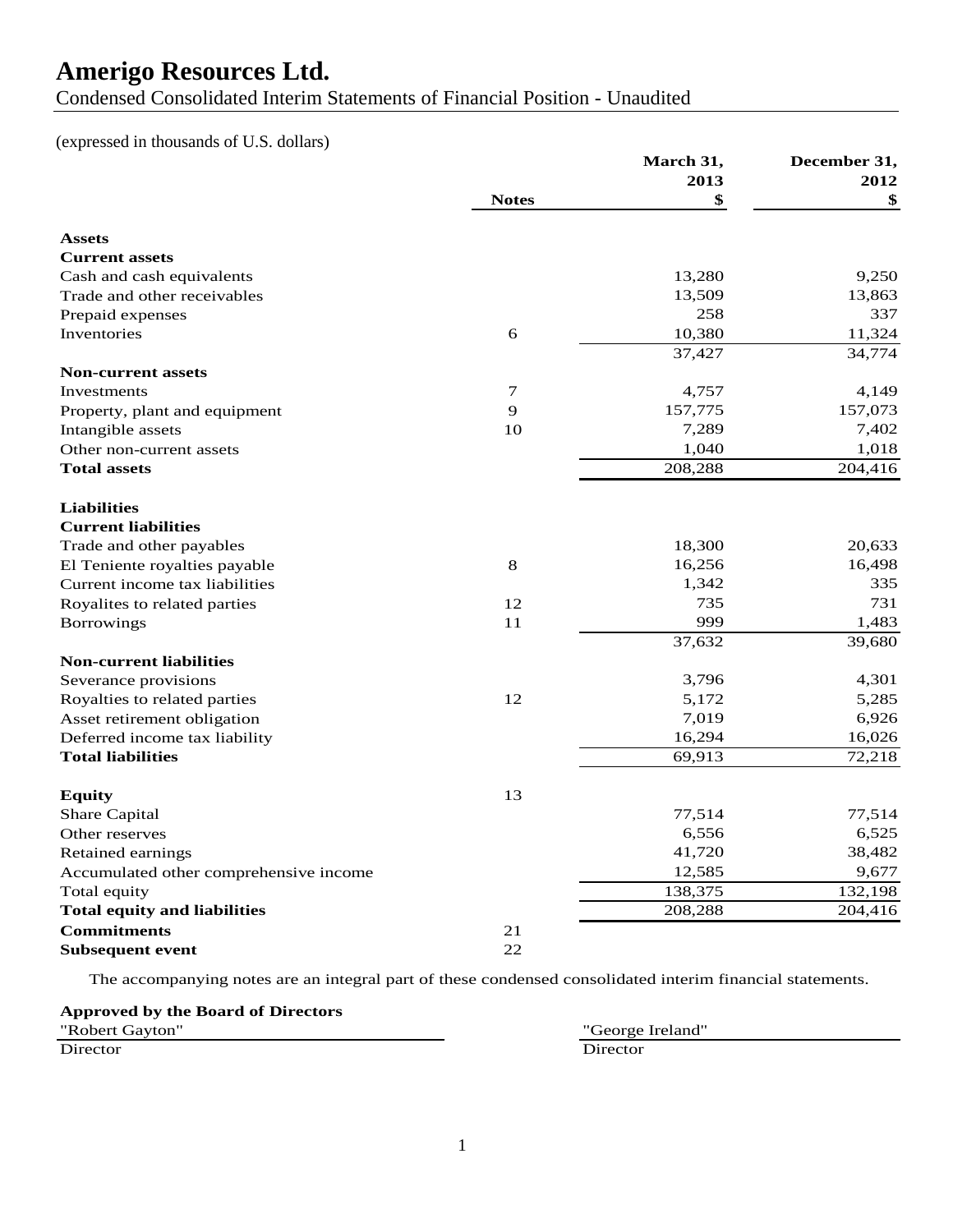Condensed Consolidated Interim Statements of Comprehensive Income - Unaudited

(expressed in thousands of U.S. dollars, except share and per share amounts)

|                                                           | Quarter ended March 31, |             |             |
|-----------------------------------------------------------|-------------------------|-------------|-------------|
|                                                           | <b>Notes</b>            | 2013        | 2012        |
|                                                           |                         | \$          | \$          |
| <b>Revenue</b>                                            |                         | 43,161      | 50,499      |
| <b>Cost of sales</b>                                      | 17                      | 38,037      | 47,367      |
| <b>Gross profit</b>                                       |                         | 5,124       | 3,132       |
| <b>Other expenses</b>                                     |                         |             |             |
| General and administration                                | 17                      | 912         | 1,036       |
| Other gains                                               | 19                      | (209)       | (994)       |
|                                                           |                         | 703         | 42          |
| <b>Operating profit</b>                                   |                         | 4,421       | 3,090       |
| Finance expense                                           | 18                      | 185         | 199         |
|                                                           |                         | 185         | 199         |
| Profit before tax                                         |                         | 4,236       | 2,891       |
| Income tax expense                                        |                         | 998         | 581         |
| Profit for the period                                     |                         | 3,238       | 2,310       |
| Other comprehensive income, net of tax                    |                         |             |             |
| Items that may be reclassified subsequently to net income |                         |             |             |
| Cumulative translation adjustment                         |                         | 2,200       | 7,782       |
| Unrealized gains on investments, net of taxes             |                         | 708         | 785         |
| Other comprehensive income, net of tax                    |                         | 2,908       | 8,567       |
| <b>Comprehensive income</b>                               |                         | 6,146       | 10,877      |
| Weghted average number of shares outstanding basic        |                         | 172,290,344 | 172,290,344 |
| Weighted average number of shares outstanding diluted     |                         | 173,260,493 | 178,573,469 |
| <b>Earnings per share</b>                                 |                         |             |             |
| <b>Basic</b>                                              |                         | 0.02        | 0.01        |
| Diluted                                                   |                         | 0.02        | 0.01        |
|                                                           |                         |             |             |

The accompanying notes are an integral part of these condensed consolidated interim financial statements.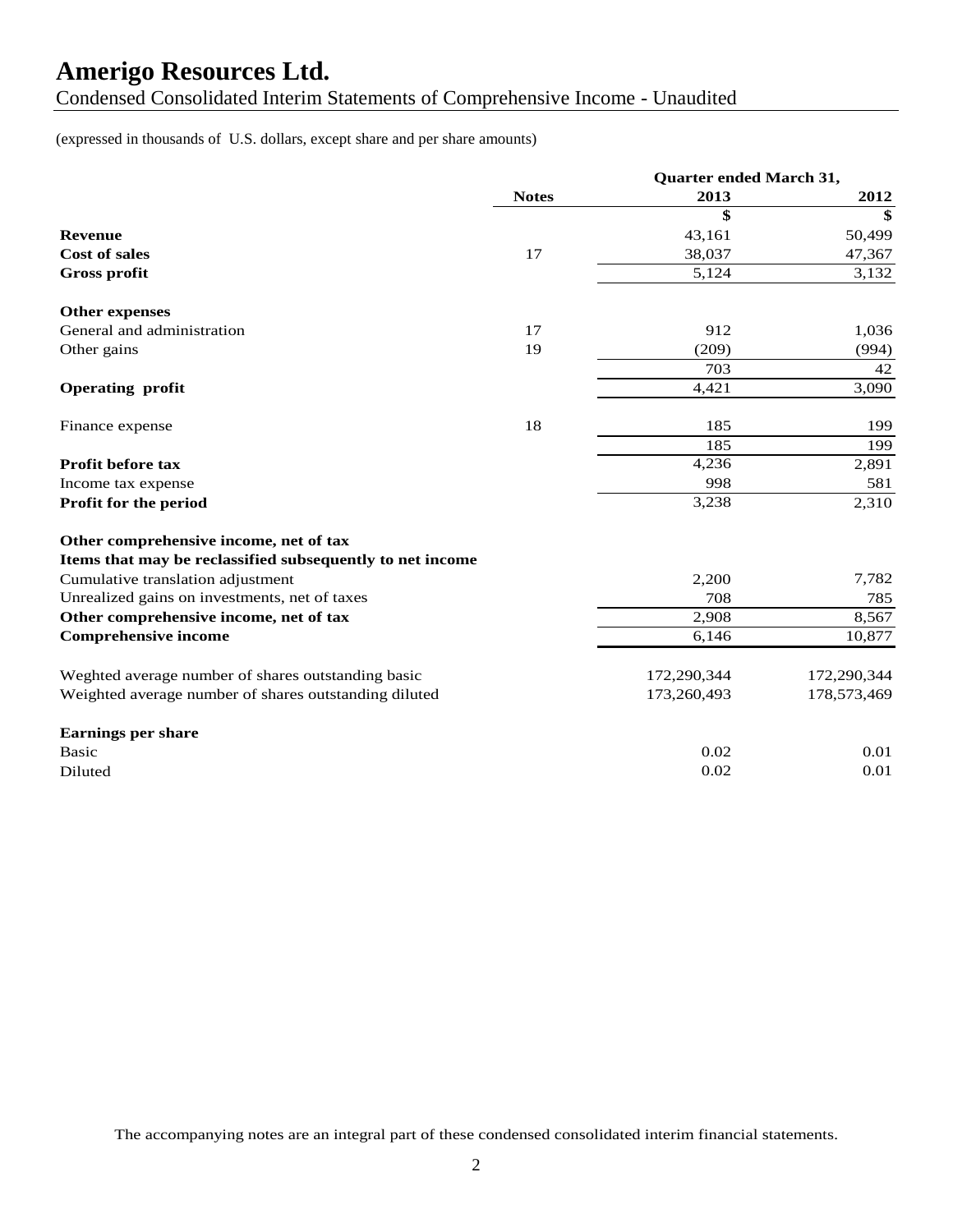## Condensed Consolidated Interim Statements of Cash Flows - Unaudited

(expressed in thousands of U.S. dollars)

|                                                       | Quarters ended March 31, |          |
|-------------------------------------------------------|--------------------------|----------|
|                                                       | 2013                     | 2012     |
|                                                       | \$                       | \$       |
| <b>Cash flows from operating activities</b>           |                          |          |
| Profit for the period                                 | 3,238                    | 2,310    |
| Adjustment for items not affecting cash:              |                          |          |
| Depreciation and amortization                         | 4,161                    | 4,030    |
| Deferred income tax expense                           | (2)                      | 487      |
| Share-based payments                                  | 31                       | 344      |
| Other                                                 | (93)                     | (30)     |
|                                                       | 7,335                    | 7,141    |
| Changes in non-cash working capital                   |                          |          |
| Trade, other receivables and advances                 | 670                      | (2, 462) |
| Inventories                                           | 1,133                    | 1,246    |
| Trade and other payables                              | (6)                      | (451)    |
| El Teniente royalty payables                          | (519)                    | 2,110    |
|                                                       | 1,278                    | 443      |
| Payment of long-term employee benefits                | (410)                    |          |
| Net cash from operating activities                    | 8,203                    | 7,584    |
| <b>Cash flows from investing activities</b>           |                          |          |
| Purchase of plant and equipment and evaluation assets | (3,645)                  | (8,601)  |
| Net cash from investing activities                    | (3,645)                  | (8,601)  |
| <b>Cash flows from financing activities</b>           |                          |          |
| Repayments, net                                       | (504)                    | (353)    |
| Net cash from financing activities                    | (504)                    | (353)    |
| Net increase (decrease) in cash and cash equivalents  | 4,054                    | (1,370)  |
| Effect of exchange rate changes on cash               | (24)                     | (273)    |
| Cash and cash equivalents - Beginning of period       | 9,250                    | 20,819   |
| Cash and cash equivalents - End of period             | 13,280                   | 19,176   |
| $\sim$ $\sim$<br>$ -$                                 |                          |          |

**Supplementary cash flow information (Note 20)**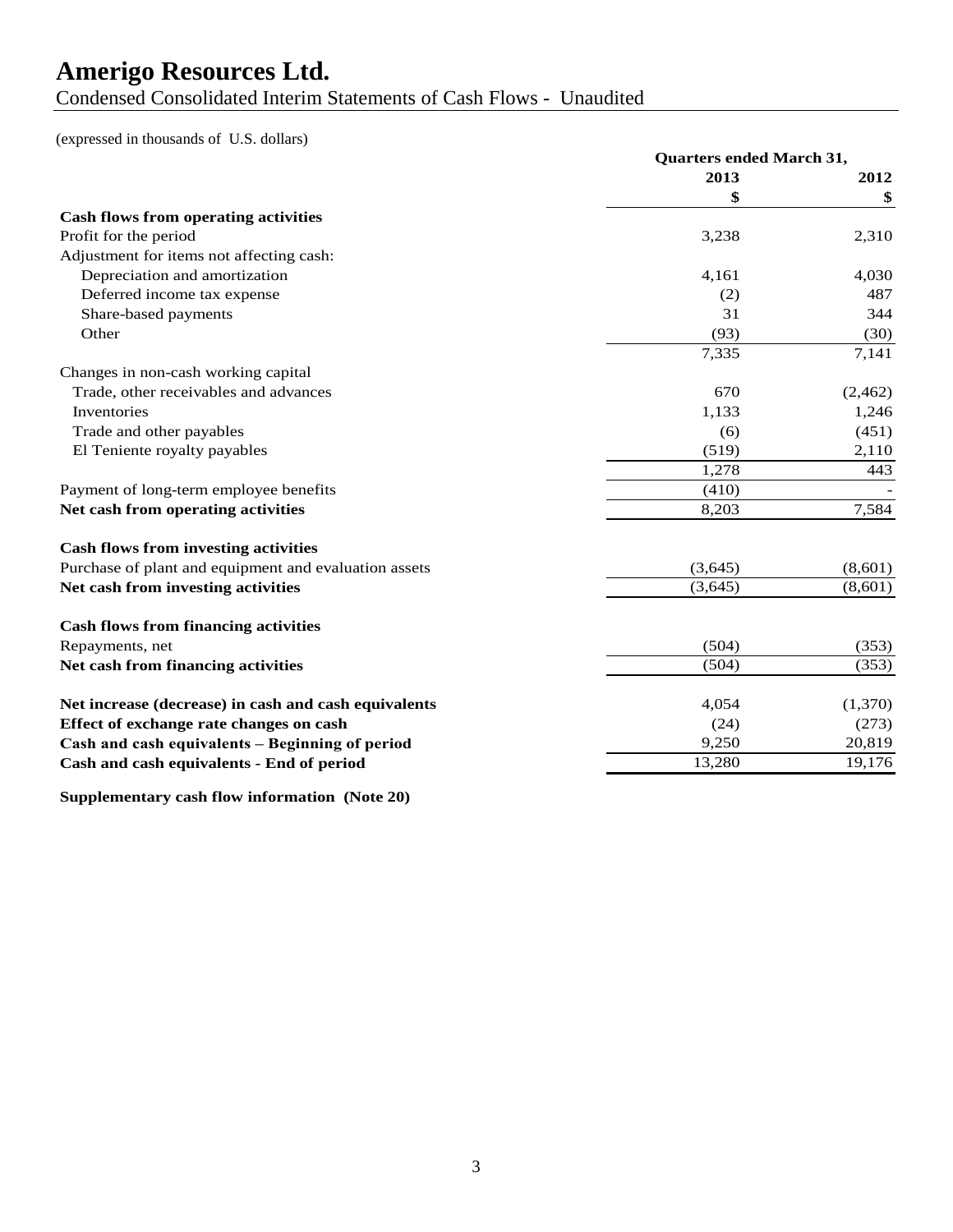Condensed Consolidated Interim Statements of Changes in Equity - Unaudited

#### (expressed in thousands of U.S. dollars, except share amounts)

|                                                                              | Share capital       |        |                   |                                                        |                             |                     |
|------------------------------------------------------------------------------|---------------------|--------|-------------------|--------------------------------------------------------|-----------------------------|---------------------|
|                                                                              | Number of<br>shares | Amount | Other<br>reserves | <b>Accumulated</b><br>other<br>comprehensive<br>income | <b>Retained</b><br>earnings | <b>Total equity</b> |
|                                                                              |                     | \$     | \$                | \$                                                     | \$                          | \$                  |
| Balance January 1, 2012                                                      | 172,290,344         | 77,514 | 5,485             | 2,463                                                  | 53,520                      | 138,982             |
| Share-based payments                                                         |                     |        | 344               |                                                        |                             | 344                 |
| Cumulative translation adjustment<br>Unrealized gains on investments (net of |                     |        |                   | 7,782                                                  |                             | 7,782               |
| $\text{tax of } $89)$                                                        |                     |        |                   | 785                                                    |                             | 785                 |
| Net earnings                                                                 |                     |        |                   |                                                        | 2,310                       | 2,310               |
| Balance March 31, 2012                                                       | 172,290,344         | 77,514 | 5,829             | 11,030                                                 | 55,830                      | 150,203             |
| Share based payments                                                         |                     |        | 696               |                                                        |                             | 696                 |
| Cumulative translation adjustment<br>Unrealized losses on investments (net   |                     |        |                   | 2,557                                                  |                             | 2,557               |
| of tax recoveries of \$1,537)                                                |                     |        |                   | (3,910)                                                |                             | (3,910)             |
| Net loss                                                                     |                     |        |                   |                                                        | (10, 503)                   | (10, 503)           |
| Dividends                                                                    |                     |        |                   |                                                        | (6, 845)                    | (6, 845)            |
| Balance December 31, 2012                                                    | 172,290,344         | 77,514 | 6,525             | 9,677                                                  | 38,482                      | 132,198             |
| Balance January 1, 2013                                                      | 172,290,344         | 77,514 | 6,525             | 9,677                                                  | 38,482                      | 132,198             |
| Share-based payments                                                         |                     |        | 31                |                                                        |                             | 31                  |
| Cumulative translation adjustment                                            |                     |        |                   | 2,200                                                  |                             | 2,200               |
| Unrealized gains on investments                                              |                     |        |                   | 708                                                    |                             | 708                 |
| Net earnings                                                                 |                     |        |                   |                                                        | 3,238                       | 3,238               |
| Balance March 31, 2013                                                       | 172,290,344         | 77,514 | 6,556             | 12,585                                                 | 41,720                      | 138,375             |

The accompanying notes are an integral part of these condensed consolidated interim financial statements.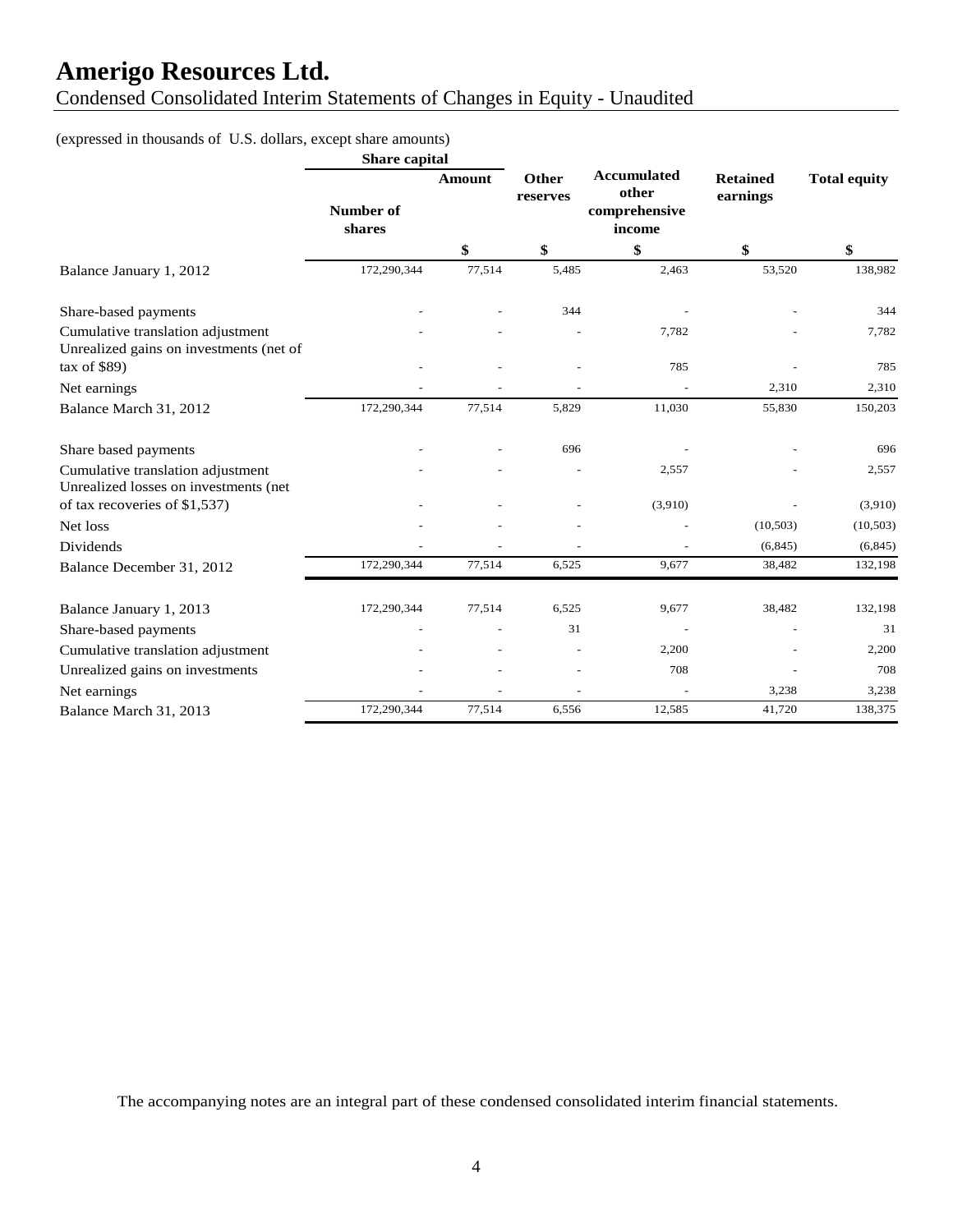(tabular amounts expressed in thousands of U.S. dollars, except share and per share amounts)

#### **1) GENERAL INFORMATION**

Amerigo Resources Ltd. (the "Company") is a company incorporated pursuant to the laws of British Columbia, Canada and its shares are listed for trading on the Toronto Stock Exchange ("TSX"), the OTCQX stock exchange in the United States and the Lima Stock Exchange. The address of the Company's principal office is Suite 1950 – 400 Burrard Street, Vancouver, British Columbia.

The Company is a producer of copper and molybdenum concentrates with operations in Chile. Its operating subsidiary Minera Valle Central S.A. ("MVC") has a contract with Corporacion Nacional del Cobre de Chile ("Codelco"), Chile's state-owned copper producer, through 2021 to process the tailings from El Teniente, the world's largest underground copper mine.

These condensed consolidated interim financial statements were authorised for issue by the board of directors on May 7, 2013.

#### **2) BASIS OF PRESENTATION AND STATEMENT OF COMPLIANCE**

The Company is following the same accounting policies and methods of computation in these condensed consolidated interim financial statements as it did in the audited consolidated financial statements for the year ended December 31, 2012, except as described in Note 4.

These condensed consolidated interim financial statements have been prepared in accordance with International Financial Reporting Standards ("IFRS") as issued by the International Accounting Standards Board ("IASB") applicable to the preparation of interim financial statements, including IAS 34, Interim Financial Reporting. These condensed consolidated interim financial statements should be read in conjunction with the audited consolidated financial statements for the year ended December 31, 2012, which have been prepared in accordance with IFRS as issued by the IASB.

#### **3) ACCOUNTING POLICIES**

Taxes on income in the interim periods are accrued using the tax rate that would be applicable to expected total annual profit or loss.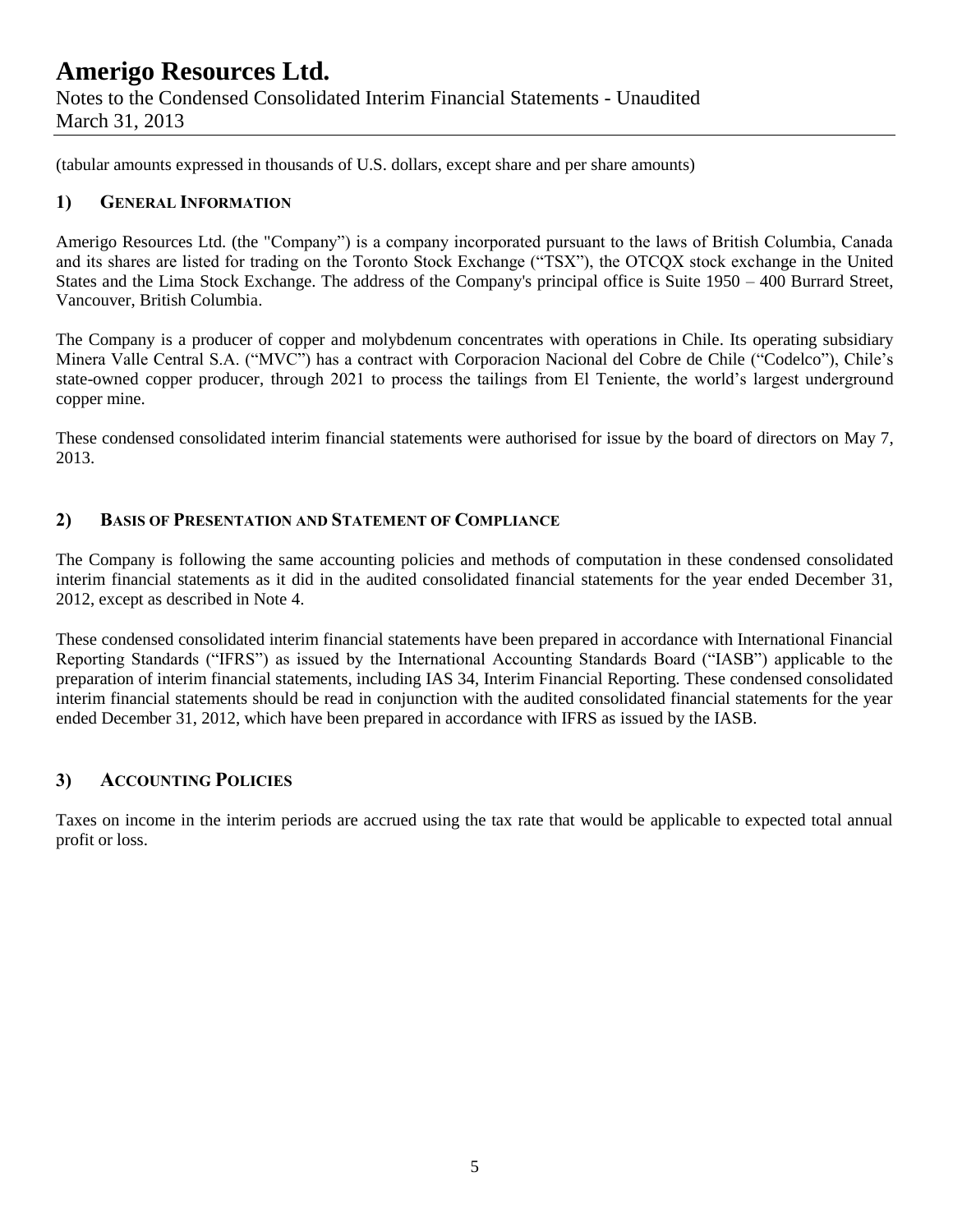(tabular amounts expressed in thousands of U.S. dollars, except share and per share amounts)

#### **4) ADOPTION OF NEW AND REVISED INTERNATIONAL FINANCIAL REPORTING STANDARDS**

Effective January 1, 2013, the Company adopted the following new and revised standards, along with any consequential amendments, in accordance with the applicable transitional provisions:

- a) **IFRS 10 – Consolidated Financial Statements**: IFRS 10 replaces the guidance on control and consolidation in IAS 27, Consolidated and Separate Financial Statements, and SIC-12, Consolidation – Special Purpose Entities. IFRS 10 requires consolidation of an investee only if the investor possesses power over the investee, has exposure to variable returns from its involvement with the investee and has the ability to use its power over the investee to affect its returns. Detailed guidance is provided on applying the definition of control. The accounting requirements for consolidation have remained largely consistent with IAS 27. The Company assessed its consolidations conclusions on January 1, 2013 and determined the adoption of IFRS 10 did not result in any change in the consolidation status of any of its subsidiaries or investees.
- b) **IFRS 11 – Joint Arrangements**: IFRS 11 supersedes IAS 31, Interests in Joint Ventures, and requires joint arrangements to be classified either as joint operations or joint ventures depending on the contractual rights and obligations of each investor that jointly controls the arrangement. For joint operations, a company recognizes its share of assets, liabilities, revenues and expenses of the joint operation. An investment in a joint venture is accounted for using the equity method as set out in IAS 28, Investments in Associates and Joint Ventures (amended in 2011). The Company does not currently have joint arrangements or investments in associates. Accordingly, the adoption of IFRS 11 did not have an effect on the Company's consolidated financial statements. The other amendments to IAS 28 did not affect the Company.
- c) **IFRS 12 – Disclosure of interests in other entities:** IFRS 12 establishes disclosure requirements for interests in other entities, such as subsidiaries, joint arrangements, associates, special purpose vehicles and off balance sheet vehicles. The standard carries forward existing disclosures and also introduces significant additional disclosure requirements that address the nature of, and risks associated with, an entity's interests in other entities. The Company's disclosure requirements in respect of IFRS 12 are contained in Note 14 of these condensed consolidated interim financial statements.
- d) **IFRS 13 – Fair Value Measurement**: IFRS 13 provides a single framework for measuring fair value. The measurement of the fair value of an asset or liability is based on assumptions that market participants would use when pricing the asset or liability under current market conditions, including assumptions about risk. The Company adopted IFRS 13 on a prospective basis. The adoption of IFRS 13 did not require any adjustments to the valuation techniques used by the Company to measure fair value and did not result in any measurement adjustments as at January 1, 2013. The Company's disclosure requirements in respect of IFRS 13 are contained in Note 15 of these condensed consolidated interim financial statements.
- e) **IAS 1 Amendment - Presentation of Items of Other Comprehensive Income**: The Company adopted the amendments to IAS 1 which required the Company to group other comprehensive income items by those that will be reclassified subsequently to profit or loss and those that will not be reclassified. The Company has reclassified comprehensive income items of the comparative period. These changes did not result in any adjustments to other comprehensive income or comprehensive income.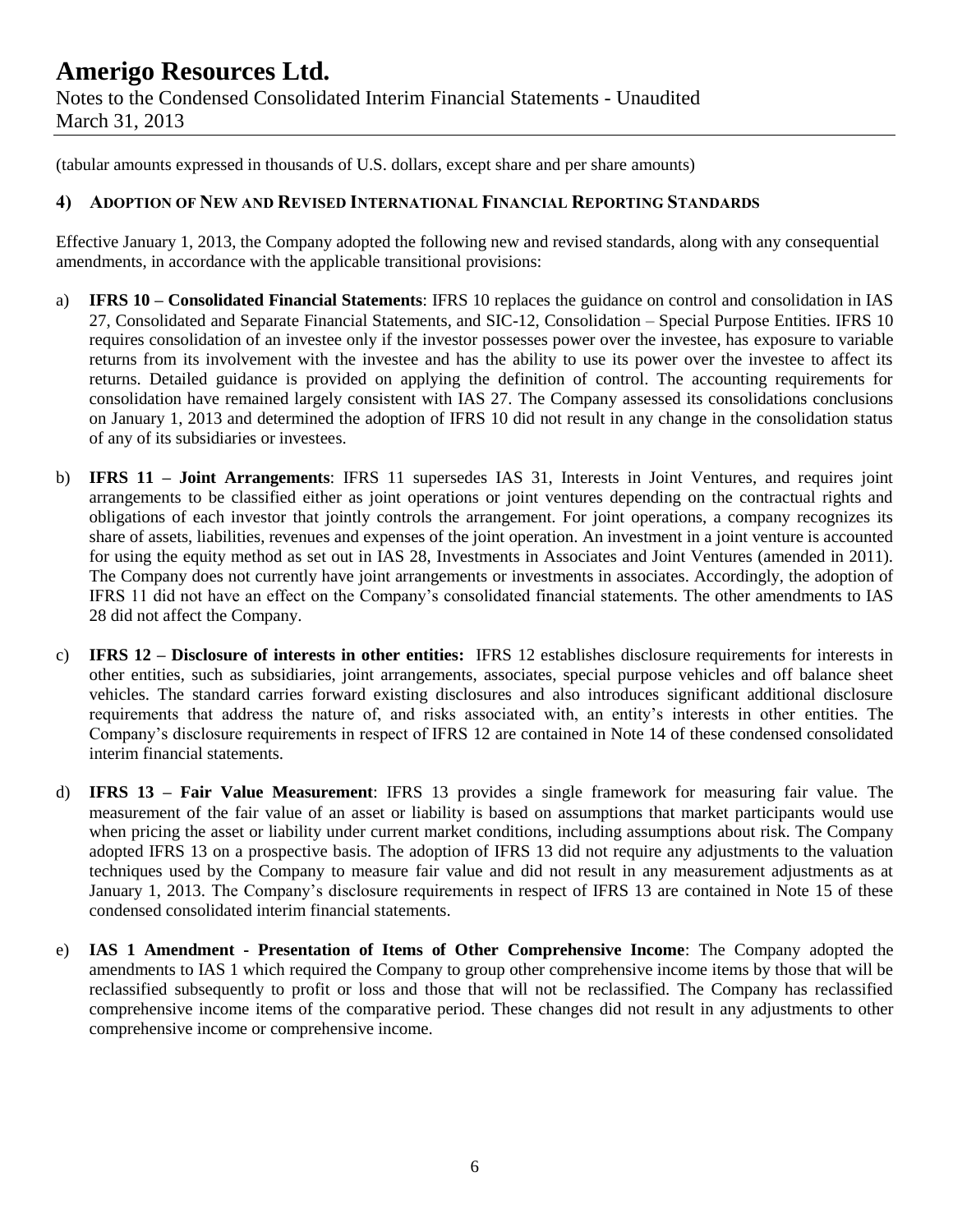(tabular amounts expressed in thousands of U.S. dollars, except share and per share amounts)

f) **IAS 19R – Employee Benefits**: The amended version of IAS 19 changes the way defined benefit plans and termination benefits are accounted for, in order to improve the recognition, presentation and disclosure of these types of plans. The revised standard has a particular impact on the amounts presented in profit or loss and other comprehensive income. The adoption of IAS19R did not have an impact on the Company's consolidated financial statements.

#### **5) ESTIMATES**

The preparation of interim financial statements requires management to make judgements, estimates and assumptions that affect the application of accounting policies and the reported amounts of assets and liabilities, income and expenses. Actual results may differ from these estimates. In preparing these condensed consolidated interim financial statements, the significant judgements made by management in applying the Company's accounting policies and the key sources of estimation uncertainty were the same as those that applied to the consolidated financial statements for the year ended December 31, 2012.

#### **6) INVENTORIES**

|                                        | March 31, | December 31,      |  |
|----------------------------------------|-----------|-------------------|--|
|                                        | 2013      | 2012              |  |
|                                        |           | $\boldsymbol{\$}$ |  |
| Plant supplies and consumables at cost | 6,445     | 7,957             |  |
| Concentrate inventories at cost        | 3,935     | 3,367             |  |
|                                        | 10,380    | 11,324            |  |

Concentrates in process at the various processing stages of MVC's operations and finished product inventories are valued at the lower of average cost and net realizable value.

At March 31, 2013 there were no write-downs of inventory to net realizable value (December 31, 2012: \$nil).

#### **7) INVESTMENTS**

|                        | March 31, |         |
|------------------------|-----------|---------|
|                        | 2013      | 2012    |
|                        |           | \$      |
| <b>Start of period</b> | 4,149     | 8,723   |
| Exchange differences   | (100)     | 141     |
| Changes in fair value  | 708       | (4,715) |
| End of period          | 4,757     | 4,149   |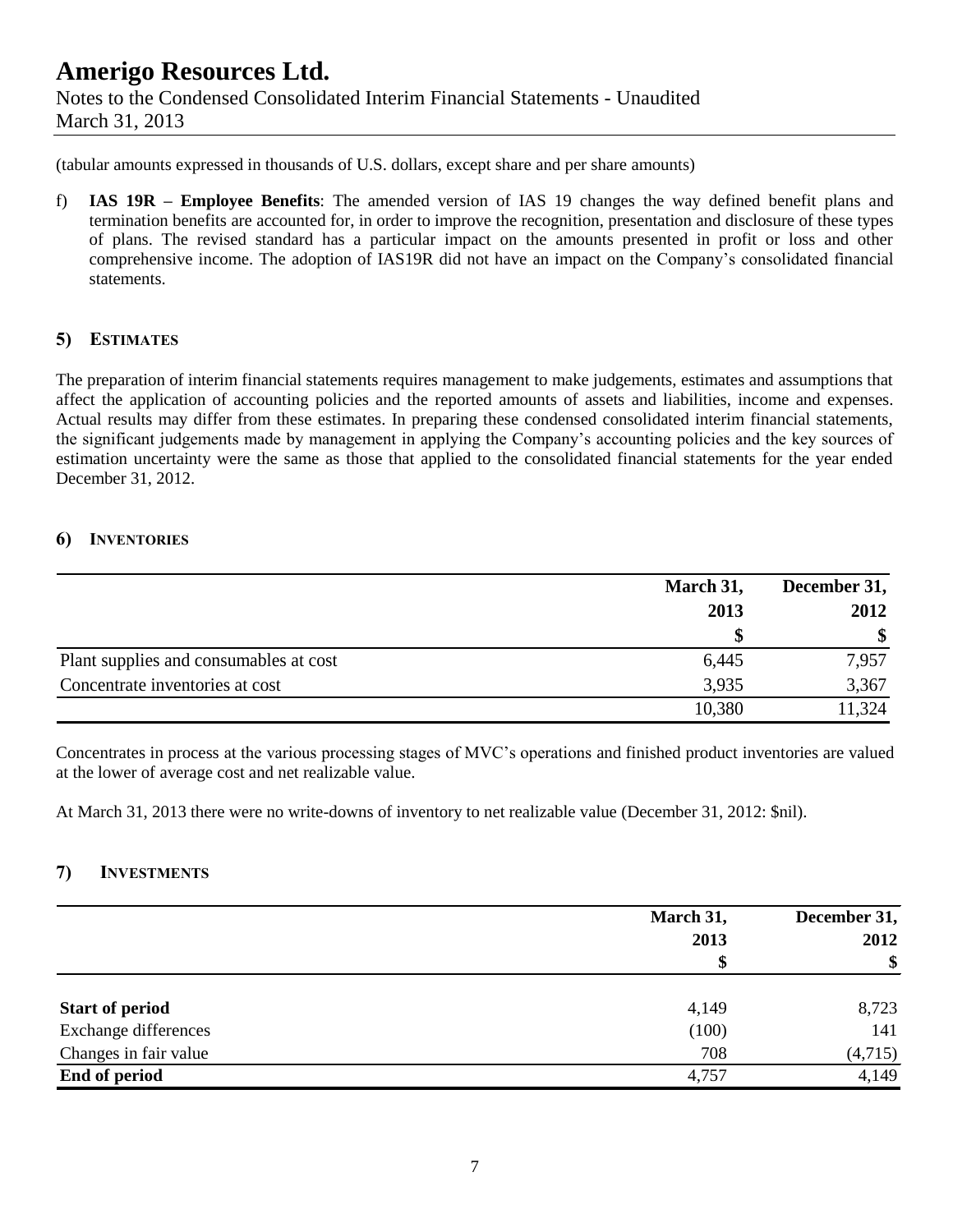(tabular amounts expressed in thousands of U.S. dollars, except share and per share amounts)

Available-for-sale financial assets include the following:

|                       | March 31, | December 31, |      |
|-----------------------|-----------|--------------|------|
|                       | 2013      |              | 2012 |
|                       | D         | \$           |      |
| Candente Copper Corp. | 2,278     | 2,210        |      |
| Candente Gold Corp.   | 170       | 260          |      |
| Los Andes Copper Ltd. | 2,206     | 1,609        |      |
| Cobriza Metals Corp.  | 103       | 70           |      |
|                       | 4,757     | 4,149        |      |

a) At March 31, 2013, Candente Copper Corp. ("Candente Copper"), a company listed on the TSX, had a closing share price of Cdn\$0.40 and the fair value of the Company's approximately 5% investment in Candente Copper was \$2.3 million. During the three months ended March 31, 2013, the Company recorded other comprehensive income of \$68,000 (three months ended March 31, 2012: other comprehensive income of \$331,000) for the changes in fair value of this investment.

- b) At March 31, 2013, Candente Gold Corp. ("Candente Gold"), a company listed on the TSX, had a closing share price of Cdn\$0.08, and the fair value of the Company's approximately 3% investment in Candente Gold was \$170,000. During the three months ended March 31, 2013, the Company recorded other comprehensive loss of \$90,000 (three months ended March 31, 2012: other comprehensive income of \$52,000) for the changes in the fair value of this investment.
- c) At March 31, 2013, Los Andes Copper Ltd. ("Los Andes"), a Company listed on the TSX Venture Exchange, had a closing share price of Cdn\$0.28, and the fair value of the Company's approximately 5% investment in Los Andes was \$2.2 million. During the three months ended March 31, 2013, the Company recorded other comprehensive income of \$597,000 (three months ended March 31, 2012: other comprehensive income of \$453,000) for the changes in the fair value of this investment.
- d) At March 31, 2013, Cobriza's closing share price was Cdn\$0.09, and the fair value of the Company's approximately 4% investment in Cobriza was \$103,000. The Company recorded other comprehensive income of \$33,000 for the changes in fair value of this investment during the three months ended March 31, 2013 (three months ended March 31, 2012: other comprehensive income of \$38,000).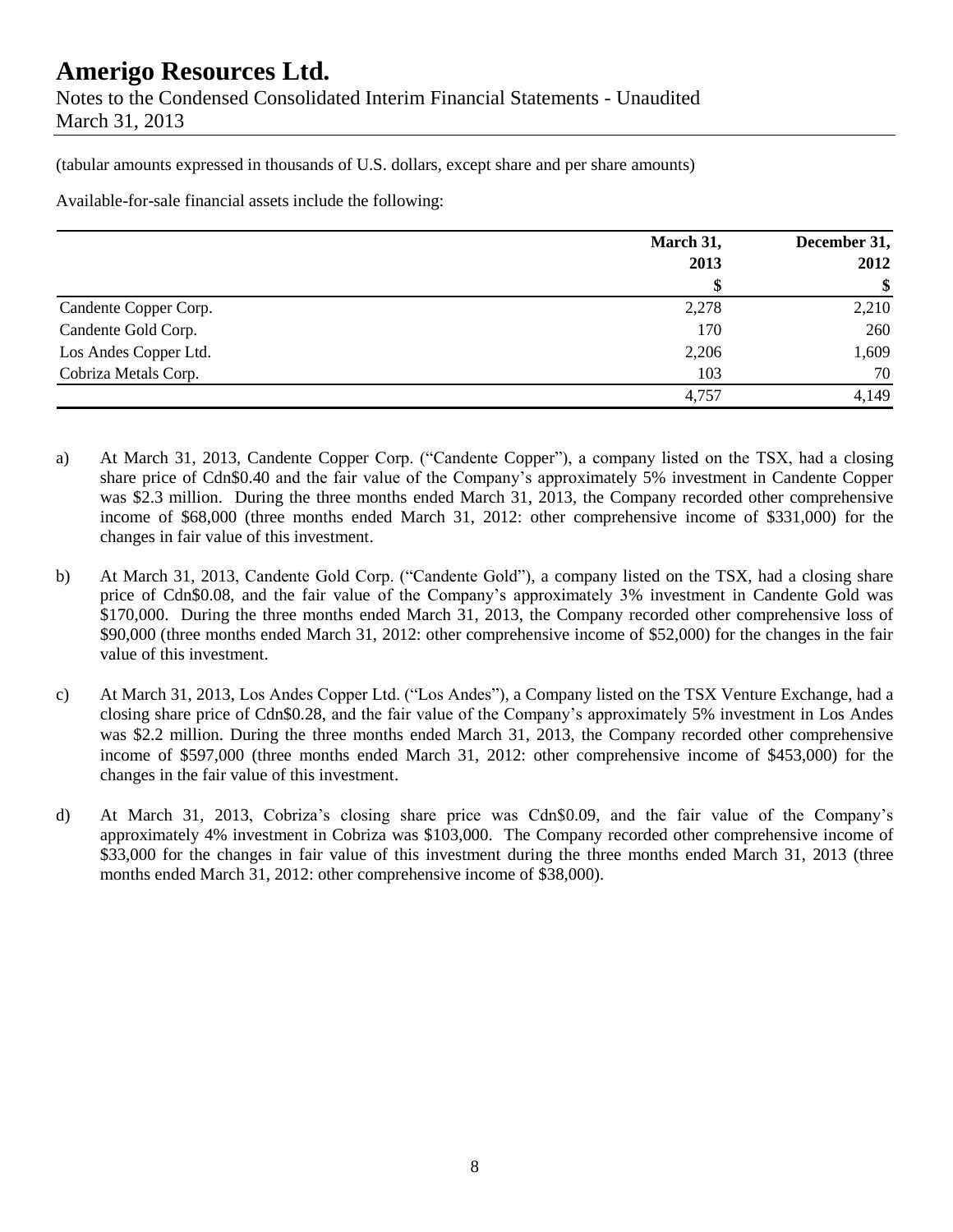(tabular amounts expressed in thousands of U.S. dollars, except share and per share amounts)

#### **8) EL TENIENTE ROYALTIES PAYABLE**

MVC has a contract with Codelco – El Teniente ("DET") until 2021 to process tailings from the current production of the El Teniente mine in Chile ("fresh tailings"). MVC pays a royalty to DET on copper and molybdenum concentrates produced by MVC. The amount of the copper royalty on fresh tailings is determined pursuant to a formula that considers both the price of copper and the copper content in the fresh tailings. No royalties are payable on fresh tailings if the copper price is below \$0.80/lb (for copper content in fresh tailings between 0.09% and 0.1499%); if the copper price is between \$0.80/lb and \$0.95/lb, the royalty varies on a sliding scale from 0% to 10%; if the copper price is between \$0.95/lb and \$1.30/lb, the royalty varies on a sliding scale from 10% to 13.5%; and if the copper price is \$1.30/lb or higher, a maximum royalty of 13.5% is payable.

Royalty payments for copper concentrates production are calculated using the LME Price for copper for the month of delivery of the tailings, and invoiced by DET in Chilean Pesos ("CLP") using the higher of either the "Dolar Acuerdo" or the "Dolar Observado" exchange rates, on a monthly basis within 30 days of the end of the third month following the month of delivery of the tailings. Payment to DET is made within 10 days of receipt of invoices. Accordingly, the price base used for the calculation of the El Teniente royalty is, in most instances, not the same price base used for the pricing of copper concentrate sales.

Adjustments to the El Teniente royalty are recorded on a monthly basis for changes in copper concentrate deliveries during the settlement period.

MVC also pays to DET a royalty of 10% of MVC's net revenue received from the sale of molybdenum concentrates produced from fresh tailings.

The El Teniente royalties are recorded as a component of cost of sales.

During the quarter ended June 30, 2009, MVC reached an agreement with DET with respect to the processing of tailings from the Colihues tailings impoundment ("old tailings"), which provides for a sliding scale copper royalty on old tailings that is 3% if the LME Price is less than \$0.80/lb, and rises to approximately 30% at an LME Price of \$4.27/lb, but also contains a provision that the parties will review and potentially adjust the formula where the LME Price remains lower than \$1.95/lb or higher than \$4.27/lb for three consecutive months. For molybdenum prices lower than \$35/lb, the royalty on old tailings is 11.9% and for molybdenum prices greater than or equal to \$35/lb, the royalty is 12.4%. The agreement further provides that in December of each year the parties will revise the formula's grade and recovery parameters if necessary.

From time to time the Company may enter into short term modifications to the legal structure of the royalty arrangements with El Teniente. The Company's view is that these arrangements do not change the substance of the underlying Royalty arrangement.

As at March 31, 2013, royalties payable to El Teniente were \$16.3 million (December 31, 2012: \$16.5 million), representing approximately four months of royalties.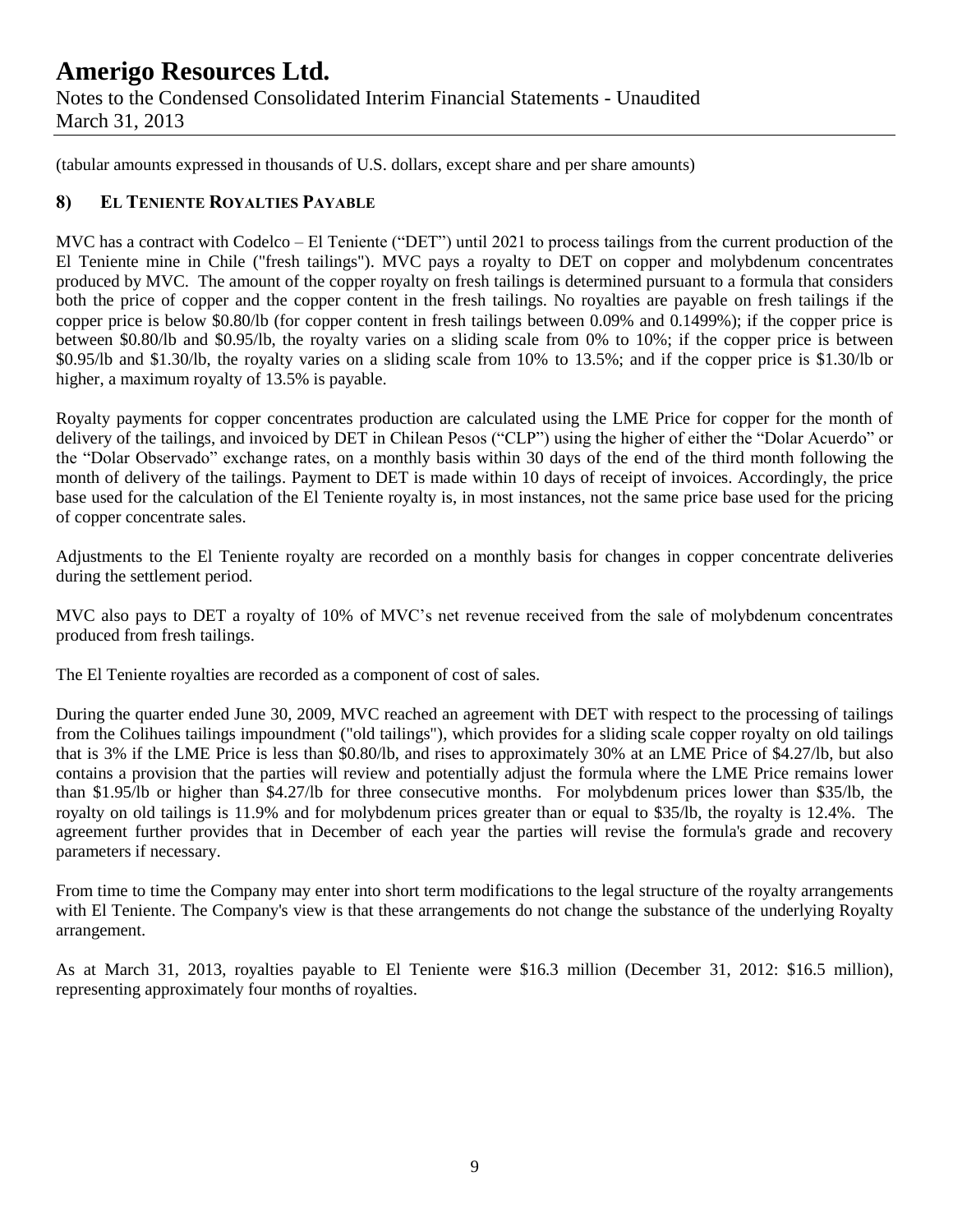Notes to the Condensed Consolidated Interim Financial Statements - Unaudited March 31, 2013

(tabular amounts expressed in thousands of U.S. dollars, except share and per share amounts)

#### **9) PROPERTY, PLANT AND EQUIPMENT**

|                                   |                        |                  | <b>Machinery</b> and |              |
|-----------------------------------|------------------------|------------------|----------------------|--------------|
|                                   | <b>Exploration and</b> | <b>Plant</b> and | equipment and        |              |
|                                   | evaluation             | infrastructure   | other assets         | <b>Total</b> |
|                                   | \$                     | \$               | \$                   | \$           |
| Year ended December 31, 2012      |                        |                  |                      |              |
| Opening net book amount           | 10,131                 | 101,911          | 26,597               | 138,639      |
| <b>Exchange differences</b>       | 950                    | 8,767            | 1,915                | 11,632       |
| <b>Additions</b>                  | 7,655                  | 11,297           | 2,967                | 21,919       |
| Depreciation charge               |                        | (12, 422)        | (2,695)              | (15, 117)    |
| <b>Closing net book amount</b>    | 18,736                 | 109,553          | 28,784               | 157,073      |
|                                   |                        |                  |                      |              |
| <b>At December 31, 2012</b>       |                        |                  |                      |              |
| Cost                              | 18,736                 | 178,781          | 55,231               | 252,748      |
| Accumulated depreciation          |                        | (69, 228)        | (26, 447)            | (95, 675)    |
| Net book amount                   | 18,736                 | 109,553          | 28,784               | 157,073      |
|                                   |                        |                  |                      |              |
| Three months ended March 31, 2013 |                        |                  |                      |              |
| Opening net book amount           | 18,736                 | 109,553          | 28,784               | 157,073      |
| Exchange differences              | 316                    | 1,846            | 417                  | 2,579        |
| <b>Additions</b>                  | 1,048                  | 721              | 279                  | 2,048        |
| Depreciation charge               |                        | (3,237)          | (688)                | (3,925)      |
| <b>Closing net book amount</b>    | 20,100                 | 108,883          | 28,792               | 157,775      |
|                                   |                        |                  |                      |              |
| At March 31, 2013                 |                        |                  |                      |              |
| Cost                              | 20,101                 | 182,246          | 56,366               | 258,713      |
| Accumulated depreciation          |                        | (73, 364)        | (27, 574)            | (100, 938)   |
| Net book amount                   | 20,101                 | 108,882          | 28,792               | 157,775      |

Total interest of \$206,000 was capitalised to March 31, 2013 and December 31, 2012 and is included in property, plant and equipment at March 31, 2013.

In connection with one of the bank loans described in Note 11, MVC has provided collateral on machinery and equipment valued at approximately \$6.4 million.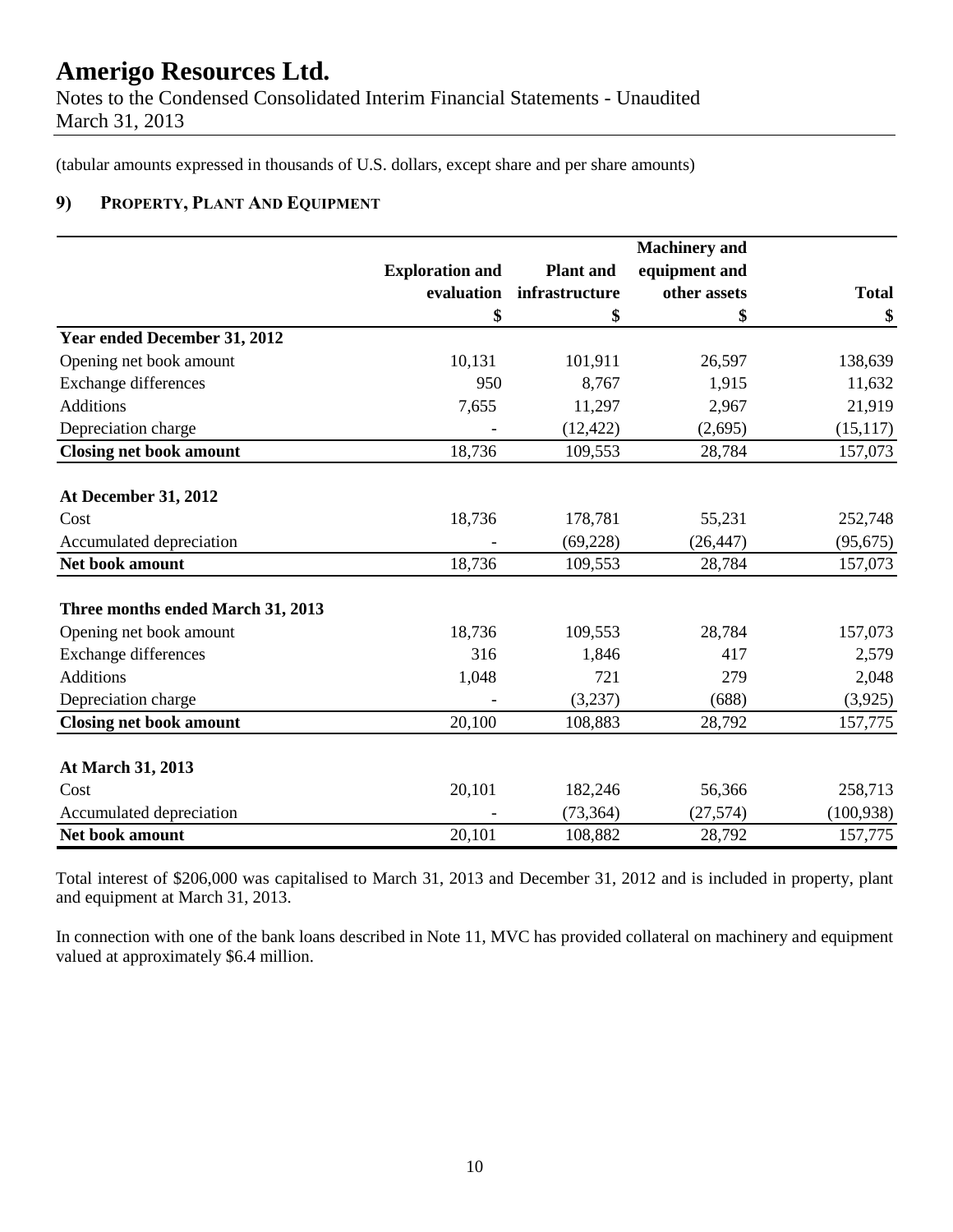Notes to the Condensed Consolidated Interim Financial Statements - Unaudited March 31, 2013

(tabular amounts expressed in thousands of U.S. dollars, except share and per share amounts)

#### **10) INTANGIBLE ASSETS**

|                                    | \$    |
|------------------------------------|-------|
| Net book amount, December 31, 2011 | 7,726 |
| Exchange differences               | 613   |
| Charged to earnings                | (937) |
| Net book amount, December 31, 2012 | 7,402 |
| Exchange differences               | 123   |
| Charged to earnings                | (236) |
| Net book amount, March 31, 2013    | 7,289 |

#### **11) BORROWINGS**

|                                                             | March 31,<br>2013        | December 31, |      |
|-------------------------------------------------------------|--------------------------|--------------|------|
|                                                             |                          |              | 2012 |
|                                                             |                          | \$           |      |
| Bank loans (Notes 11 $(a)$ , $(b)$ and $(c)$ )              | 999                      | 1,483        |      |
|                                                             | 999                      | 1,483        |      |
| Less: Short-term debt and current portion of long-term debt | 999                      | 1,483        |      |
|                                                             | $\overline{\phantom{0}}$ |              |      |

- a) In November 2010, MVC obtained from a Chilean bank a loan denominated in U.S. dollars in the principal amount of \$4 million to assist with the financing of a pilot plant to evaluate the viability of processing tailings from a new project. This loan was repaid in full during the quarter ended December 31, 2012. Total borrowing costs of \$206,000 on this loan were capitalized, at a capitalization rate of 100%.
- b) In December 2008, MVC obtained a \$5 million loan from a Chilean bank. In May 2009, the loan was converted into a Chilean peso ("CLP") loan and on May 12, 2010 it was restructured as a three year loan. The principal amount of this loan is CLP2,858 million and it is repayable in 36 equal monthly instalments of CLP79.4 million from June 2010 to May 2013. The loan agreement provides for interest at a variable rate of Chilean Association of Banks and Financial Institutions Tasa Bancaria ("TAB") plus 2.5%. Concurrently with the loan agreement, the Company entered into an interest rate swap ("IRS") through which it fixed the rate of the loan to an annual rate of 9.96%. The Company has recognized the IRS in the balance sheet at fair value with changes in its fair value recognized in earnings. MVC provided the bank with security in certain machinery and equipment with a value of approximately \$6.4 million as collateral. The balance of the loan and accrued interest at March 31, 2013 was the CLP equivalent of \$353,000 (December 31, 2012: \$843,000).
- c) In January 2012, Minera Valle Central Generacion S.A. ("MVC Generacion"), a wholly-owned subsidiary, obtained from a Chilean bank a working capital loan of CLP301 million (the equivalent of \$616,000 at the loan grant date) at an interest rate of 0.61% per month. This loan was due on April 19, 2013 and repaid in full subsequent to March 31, 2013 (Note 22). The balance of the loan and accrued interest at March 31, 2013 was the CLP equivalent of \$646,000 (December 31, 2012: \$640,000).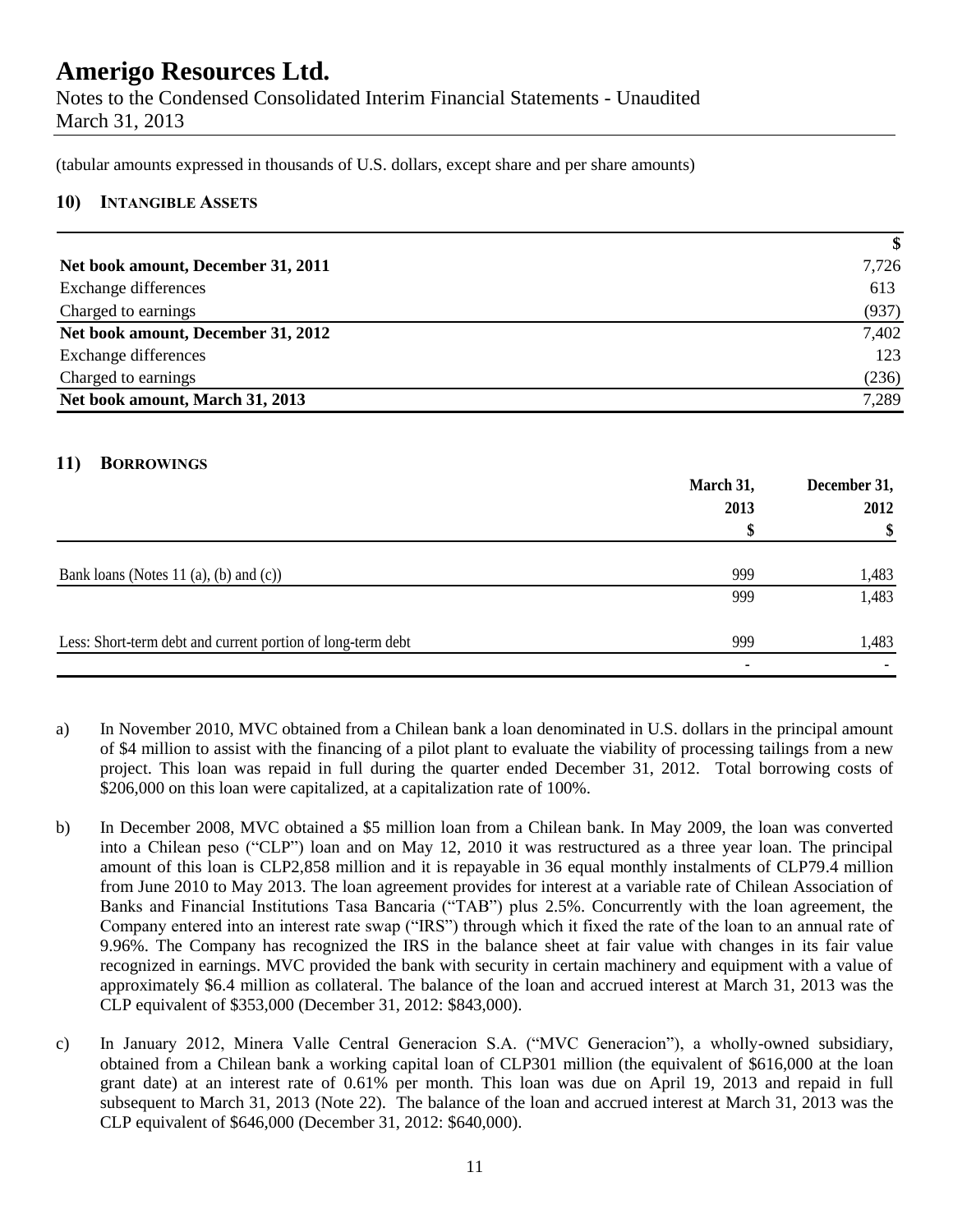(tabular amounts expressed in thousands of U.S. dollars, except share and per share amounts)

d) In July 2011 MVC entered into an agreement with a Chilean bank to secure a revolving working capital line of credit for up to \$20 million or its equivalent in CLP (the "Line of Credit"). The Line of Credit has a term to July 4, 2014. For borrowings in CLP, this loan provides for interest at a variable rate of TAB plus an applicable margin, and for borrowings in US dollars provides for interest at a variable rate of LIBOR-30 days plus applicable margin. Current borrowing rates would be 0.59% per month on CLP draws and 0.15% per month on US dollar draws. The Line of Credit requires MVC to meet minimum quarterly equity, debt to equity and maximum debt ratios. MVC was in compliance with these covenants at March 31, 2013. No funds have been drawn down on this line of credit.

#### **12) RELATED PARTY TRANSACTIONS**

a) Royalties to Related Parties

Amerigo holds its interest in MVC through Amerigo International Holdings Corp. ("Amerigo International").

Amerigo International is wholly-owned by Amerigo except for certain outstanding Class A shares which are owned indirectly by Amerigo's President and Chief Executive Officer, an associate of the President and Chief Executive Officer, a former director of Amerigo and an associate of that former director. The Class A shares were issued as part of a tax-efficient structure for the payment of the royalty (the "Royalty") granted in exchange for the transfer to the Company of an option to purchase MVC.

In accordance with the articles of Amerigo International, the holders of the Class A shares are not entitled to any dividend or to other participation in the profits of Amerigo International, except for a total royalty dividend, if declared by the directors of Amerigo International, in an amount equal to the amount of the Royalty.

The Royalty is calculated as follows:

- **•** \$0.01 for each pound of copper equivalent produced from El Teniente tailings by MVC or any successor entity to MVC if the price of copper is under \$0.80, or
- **50.015** for each pound of copper equivalent produced from El Teniente tailings by MVC or any successor entity to MVC if the price of copper is \$0.80 or more.

The Royalty is a derivative financial instrument. This liability is measured at fair value, with changes in fair value recorded in profit for the period. The fair value of the liability at March 31, 2013 is \$5.9 million (December 31, 2012: \$6 million), with a current portion of \$735,000 (December 31, 2012: \$731,000) and a long-term portion of \$5.2 million (2012: \$5.3 million).

The Royalty is paid as a royalty dividend on the Class A shares of Amerigo International. During the three months ended March 31, 2013, royalties totalling \$207,000 were paid or accrued to the Amerigo International Class A shareholders (2012: \$223,000). At March 31, 2013, \$67,000 of this amount remained outstanding (December 31, 2012: \$71,000).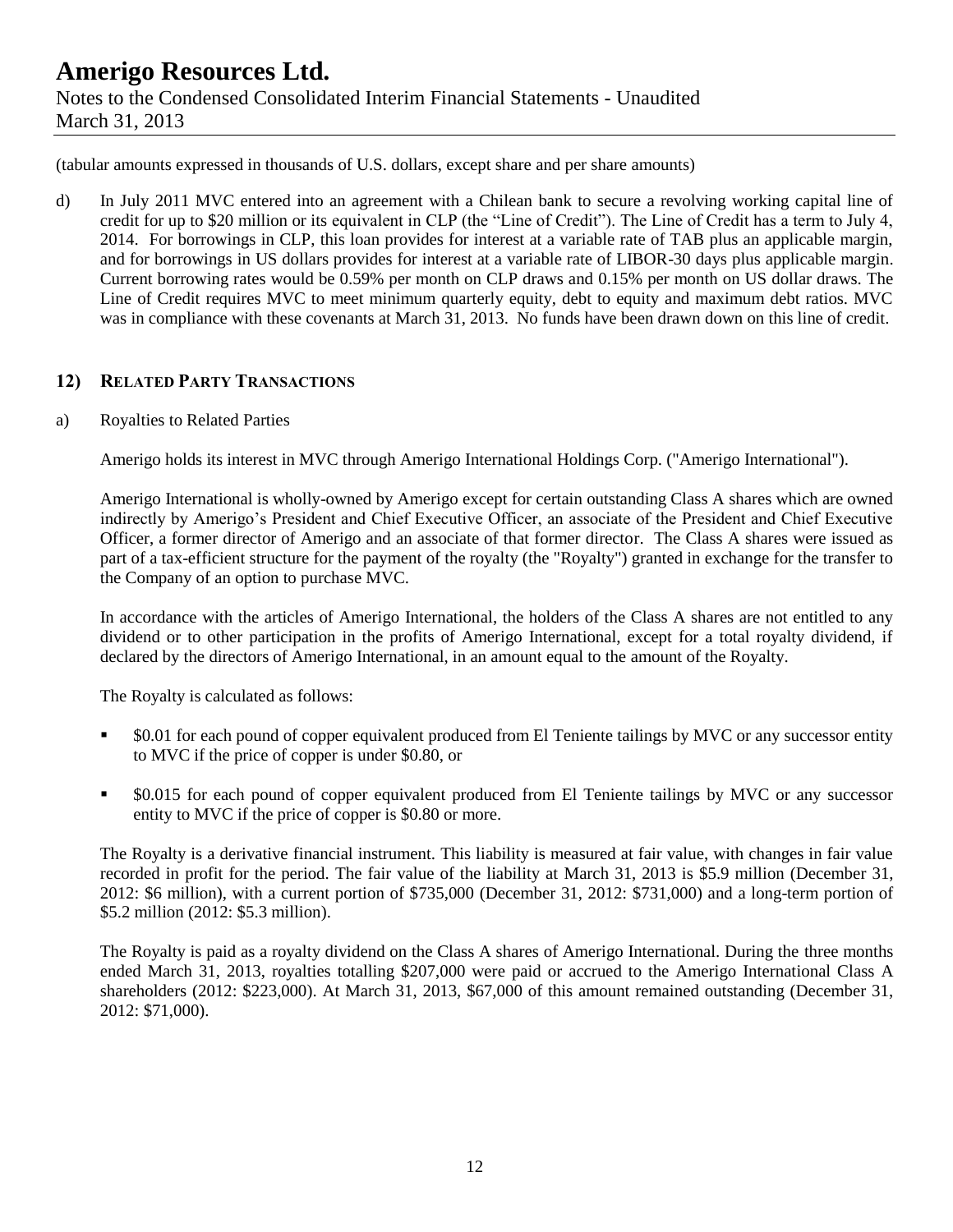Notes to the Condensed Consolidated Interim Financial Statements - Unaudited March 31, 2013

(tabular amounts expressed in thousands of U.S. dollars, except share and per share amounts)

#### b) Purchases of Goods and Services

The Company's related parties consist of companies owned by executive officers and directors, as follows:

|                                   | <b>Nature of Transactions</b> |
|-----------------------------------|-------------------------------|
| Zeitler Holdings Corp.            | Management                    |
| Michael J. Kuta Law Corporation   | Management                    |
| Delphis Financial Strategies Inc. | Management                    |

The Company incurred the following fees in connection with companies owned by executive officers and directors and in respect of salaries paid to an officer. Transactions have been measured at the exchange amount which is determined on a cost recovery basis.

|                              | Three months | Three months |
|------------------------------|--------------|--------------|
|                              | ended        | ended        |
|                              | March 31,    | March 31,    |
|                              | 2013         | 2012         |
|                              |              | \$           |
| Salaries and management fees | 173          | 159          |

#### c) Key Management Compensation

The remuneration of directors and other members of key management during the periods ended March 31, 2013 and 2012 were as follows:

|                                | Three months | Three months |
|--------------------------------|--------------|--------------|
|                                | ended        | ended        |
|                                | March 31,    | March 31,    |
|                                | 2013         | 2012         |
|                                | S            | \$           |
| Management and directors' fees | 238          | 216          |
| Share-based payments           | 31           | 333          |
|                                | 269          | 549          |

Share-based payments are the fair value of options vested to key management personnel.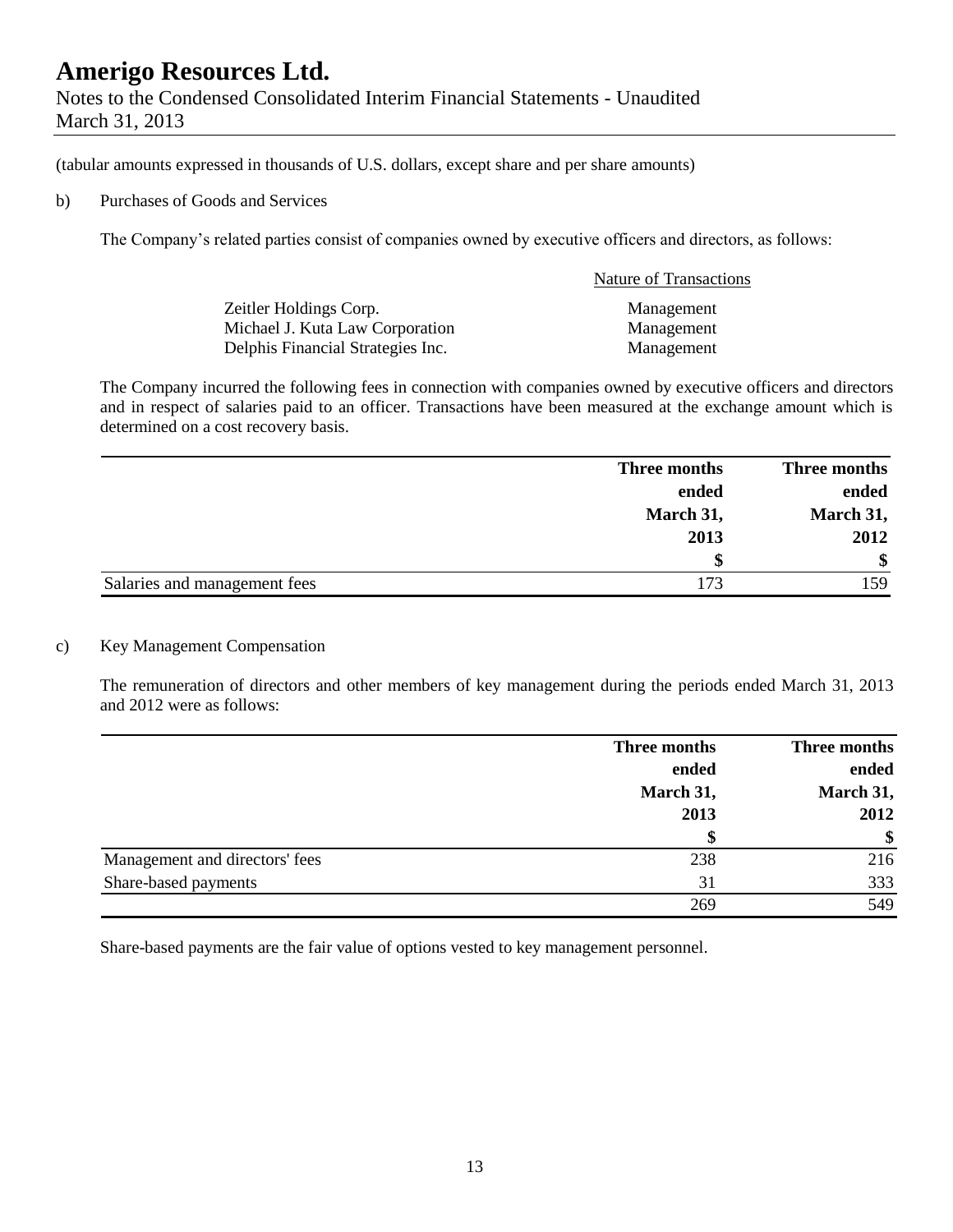(tabular amounts expressed in thousands of U.S. dollars, except share and per share amounts)

#### **13) EQUITY**

a) Share Capital

Authorised share capital consists of an unlimited number of common shares without par value.

b) Share Options

There were no options granted in the three months ended March 31, 2013. The weighted average fair value of the share options granted in the year ended December 31, 2012 was estimated at Cdn\$0.28 per option at the grant date based on the Black-Scholes option-pricing model using the following assumptions:

|                                 | 2013 | 2012   |
|---------------------------------|------|--------|
|                                 | \$   | \$     |
| Weighted average share price    |      | 0.73   |
| Weighted average exercise price |      | 0.73   |
| Dividend yield                  |      | 5.51%  |
| Risk free interest rate         |      | 1.25%  |
| Pre-vest forfeiture rate        |      | 0%     |
| Expected life (years)           |      | 3.66   |
| Expected volatility             |      | 71.73% |

#### Outstanding share options:

|                        |                          | <b>March 31, 2013</b> |              | December 31, 2012 |  |  |
|------------------------|--------------------------|-----------------------|--------------|-------------------|--|--|
|                        |                          | Weighted              |              | Weighted          |  |  |
|                        |                          | average               |              | average           |  |  |
|                        |                          | exercise              |              | exercise          |  |  |
|                        | <b>Share</b>             | price                 | <b>Share</b> | price             |  |  |
|                        | options                  | Cdn\$                 | options      | $Cdn$ \$          |  |  |
| At start of the period | 12,300,000               | 0.95                  | 10,070,000   | 1.25              |  |  |
| Granted                | $\overline{\phantom{a}}$ |                       | 3,900,000    | 0.73              |  |  |
| Exercised              | ٠                        |                       |              |                   |  |  |
| Expired                | (1,035,000)              | 2.13                  | (1,670,000)  | 2.23              |  |  |
| At end of the period   | 11,265,000               | 0.84                  | 12,300,000   | 0.95              |  |  |
| Vested and exercisable | 10,565,000               | 0.86                  | 11,600,000   | 0.98              |  |  |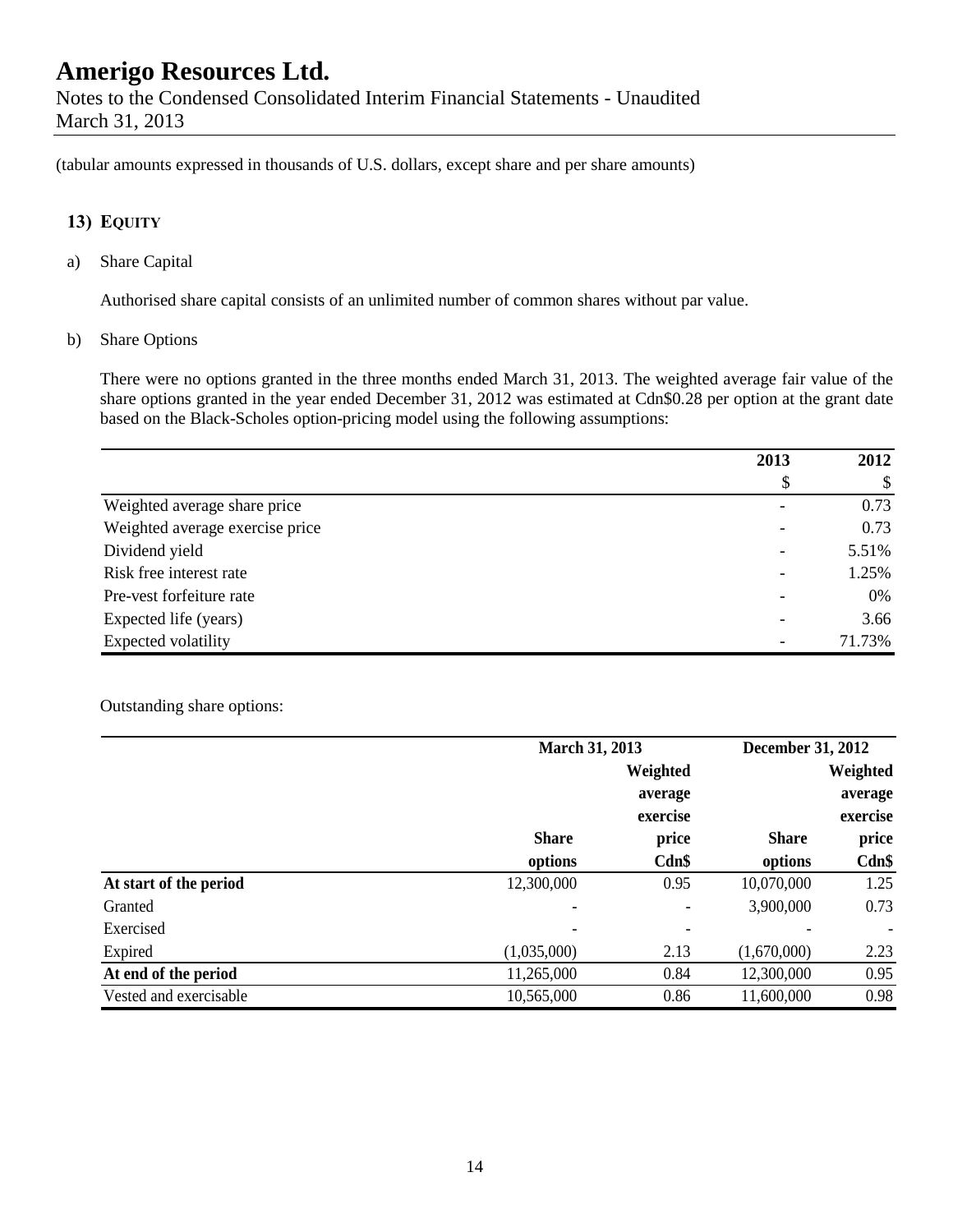(tabular amounts expressed in thousands of U.S. dollars, except share and per share amounts)

Information relating to share options outstanding at March 31, 2013 is as follows:

|               |                     |               |                |                | Weighted    |
|---------------|---------------------|---------------|----------------|----------------|-------------|
|               |                     |               | Weighted       |                | average     |
|               |                     |               | average        | Weighted       | remaining   |
|               |                     |               | exercise price | average        | life        |
|               |                     |               | <sub>on</sub>  | exercise price | of          |
| Outstanding   | <b>Vested share</b> |               | outstanding    | on vested      | outstanding |
| share options | options             | Price range   | options        | options        | options     |
|               |                     | $Cdn$ \$      | Cdn\$          | \$             | (years)     |
| 1,700,000     | 1,000,000           | $0.31 - 0.69$ | 0.42           | 0.35           | 2.34        |
| 3,165,000     | 3,165,000           | $0.70 - 0.74$ | 0.70           | 0.70           | 1.92        |
| 3,200,000     | 3,200,000           | $0.75 - 0.95$ | 0.77           | 0.77           | 3.93        |
| 600,000       | 600,000             | $0.96 - 1.22$ | 1.12           | 1.12           | 3.11        |
| 2,600,000     | 2,600,000           | $1.23 - 1.32$ | 1.32           | 1.32           | 2.92        |
| 11,265,000    | 10,565,000          |               | 0.84           | 0.86           | 2.85        |

The weighted average remaining life of vested options at March 31, 2013 was 2.85 years.

Further information about share options is as follows:

|                               | Three months | Three months |
|-------------------------------|--------------|--------------|
|                               | ended        | ended        |
|                               | March 31,    | March 31,    |
|                               | 2013         | 2012         |
|                               |              | \$           |
| Total compensation recognized |              | 344          |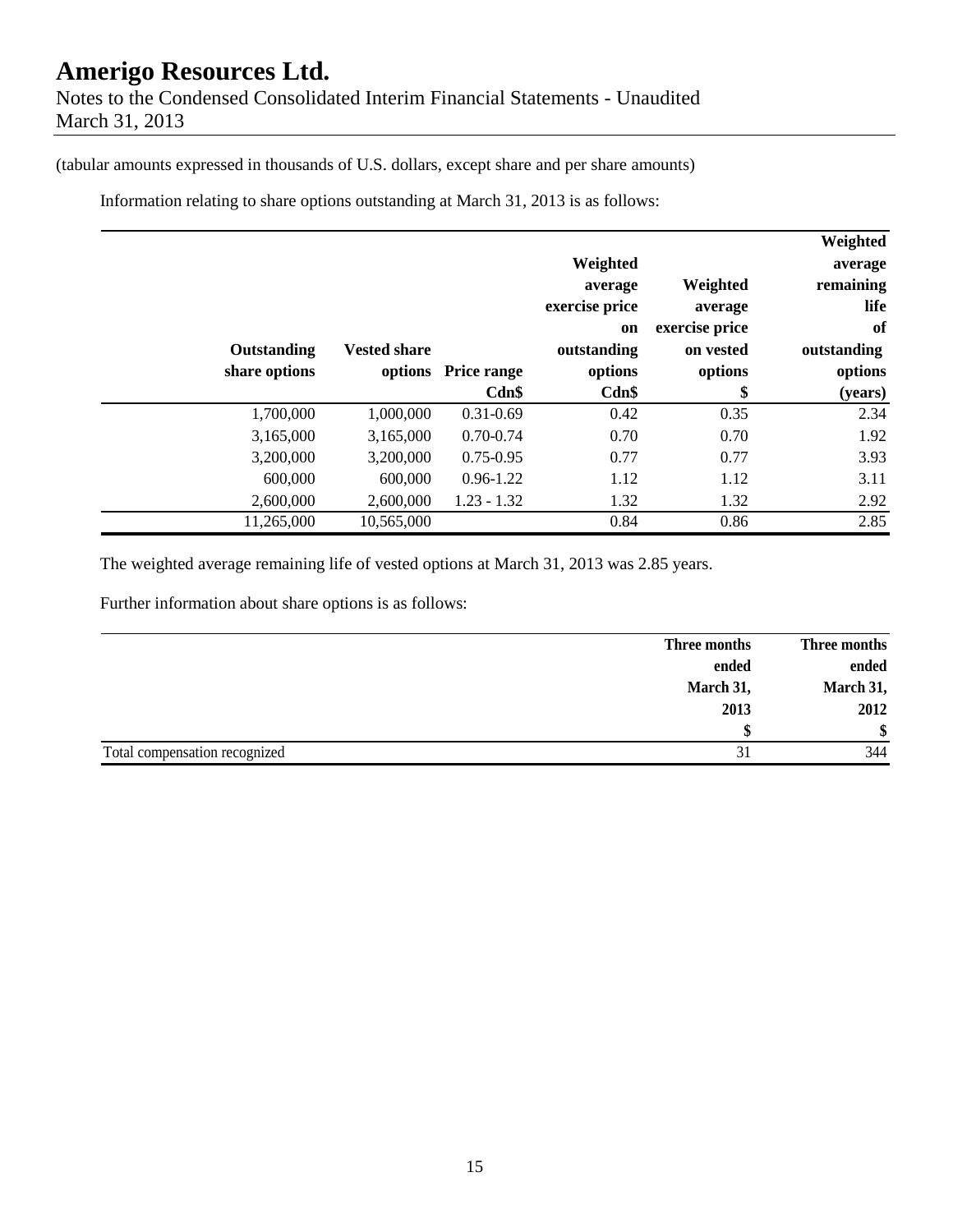(tabular amounts expressed in thousands of U.S. dollars, except share and per share amounts)

#### c) Earnings per Share

i) Basic

Basic earnings per share is calculated by dividing the profit attributable to equity owners of the Company by the weighted average number of ordinary shares in issue during the period excluding ordinary shares purchased by the Company and held as treasury shares.

|                                   | March 31,   | March 31,         |  |
|-----------------------------------|-------------|-------------------|--|
|                                   | 2013        | 2012              |  |
|                                   | D           | $\boldsymbol{\$}$ |  |
| Profit for the period             | 3,238       | 2,310             |  |
| Weighted average number of shares | 172,290,344 | 172,290,344       |  |
| Basic earnings per share          | 0.02        | 0.01              |  |

#### ii) Diluted

Diluted earnings per share are calculated by adjusting the weighted average number of shares outstanding to assume conversion of all potentially dilutive shares. Potentially dilutive shares relate to the exercise of outstanding share purchase options.

|                                                     | March 31,   | March 31,   |  |
|-----------------------------------------------------|-------------|-------------|--|
|                                                     | 2013        | 2012        |  |
|                                                     | \$          | \$          |  |
| Profit for the period                               | 3,238       | 2,310       |  |
|                                                     |             |             |  |
| Weighted average number of ordinary shares in issue | 172,290,344 | 172,290,344 |  |
| Effect of dilutive securities:                      |             |             |  |
| Share options                                       | 970,149     | 6,283,125   |  |
| Weighted average diluted shares outstanding         | 173,260,493 | 178,573,469 |  |
|                                                     |             |             |  |
| Diluted earnings per share                          | 0.02        | 0.01        |  |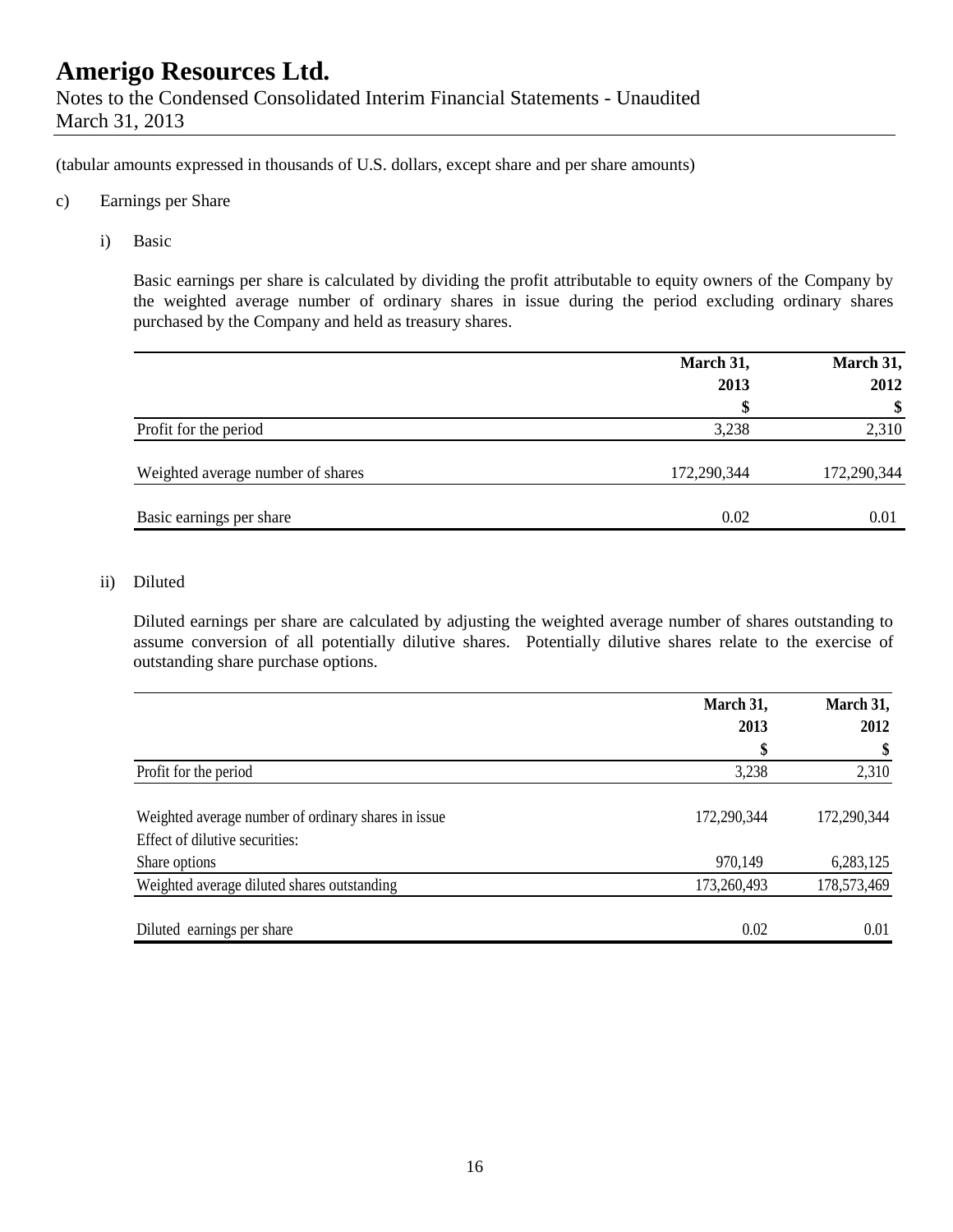Notes to the Condensed Consolidated Interim Financial Statements - Unaudited March 31, 2013

(tabular amounts expressed in thousands of U.S. dollars, except share and per share amounts)

#### **14) DISCLOSURE OF INTEREST IN OTHER ENTITIES**

The Company has nine subsidiaries, all of which are wholly-owned with the exception of Amerigo International. Amerigo International is wholly-owned by Amerigo except for certain outstanding Class A shares, as disclosed in Note 12(a).

|                                            | <b>Jurisdiction</b><br>of incorporation |
|--------------------------------------------|-----------------------------------------|
|                                            |                                         |
| Amerigo International Holdings Corp.       | Canada                                  |
| Amerigo Investments Ltd.                   | <b>Barbados</b>                         |
| <b>Amerigo Banking Corporations</b>        | St. Lucia                               |
| Amerigo Inversiones SPA                    | Chile                                   |
| Amerigo Resources Ltd. I Chile Limitada    | Chile                                   |
| Amerigo Resources Ltd. II Chile SPA        | Chile                                   |
| Amerigo International Inversiones Limitada | Chile                                   |
| Minera Valle Central S.A.                  | Chile                                   |
| Minera Valle Central Generacion S.A.       | Chile                                   |

The Company does not have restrictions on its ability to transfer cash to or from its subsidiaries, or to pay dividends, advance loans or make loan repayment within the group companies.

#### **15) FAIR VALUE MEASUREMENT**

The tables below analyse recurring assets and liabilities carried at fair value. The different levels are defined as follows:

- Level 1 Unadjusted quoted prices in active markets for identical assets and liabilities that the Company can access at the measurement date;
- Level 2 Inputs other than quoted prices included within Level 1 that are observable for the asset or liability directly or indirectly;
- Level 3 Inputs that are not based on observable market data.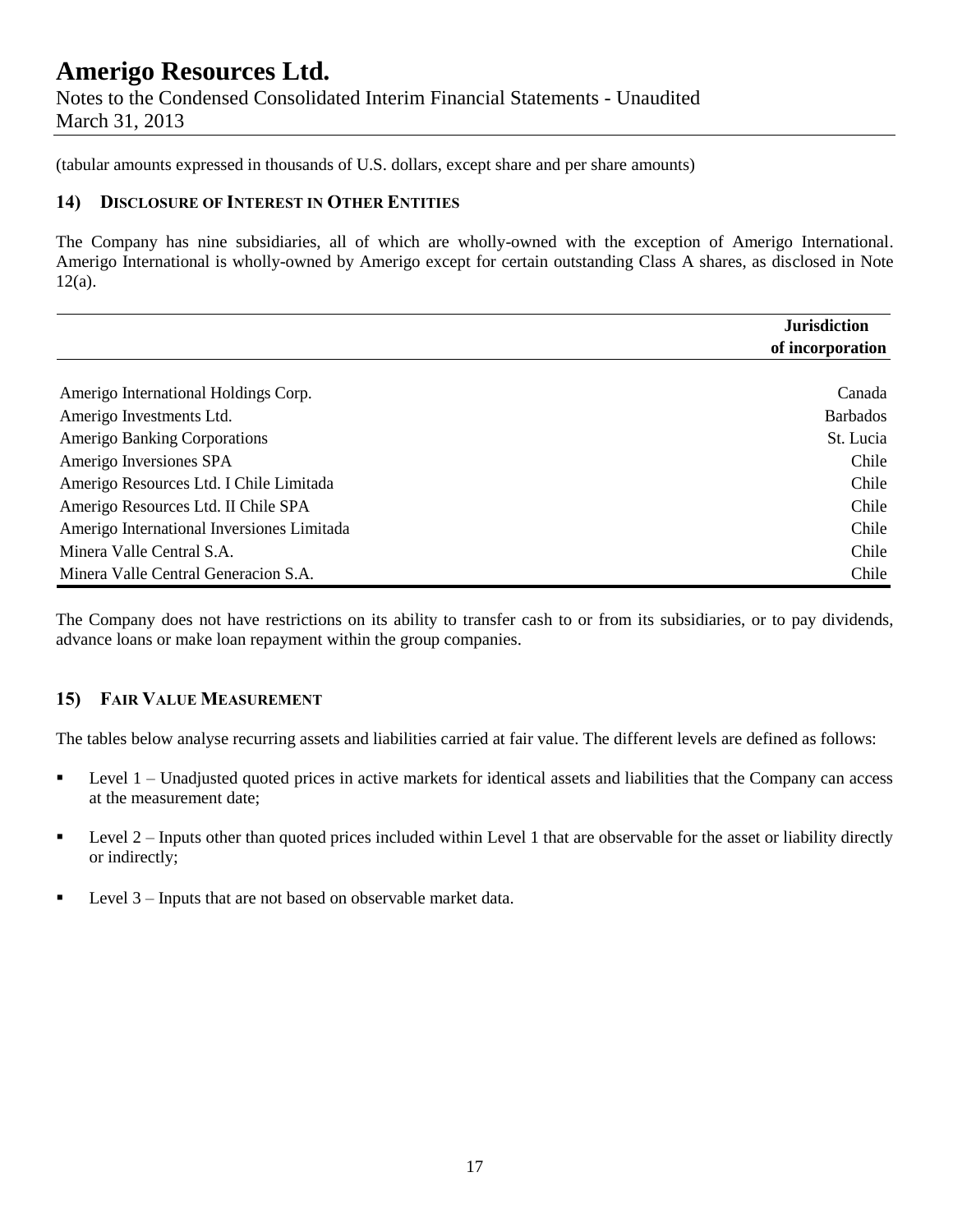Notes to the Condensed Consolidated Interim Financial Statements - Unaudited March 31, 2013

(tabular amounts expressed in thousands of U.S. dollars, except share and per share amounts)

|                              | Level 1 | Level 2                  | Level 3 | <b>Total</b> |
|------------------------------|---------|--------------------------|---------|--------------|
|                              | \$      | \$                       | \$      | \$           |
| March 31, 2013               |         |                          |         |              |
| Investments                  | 4,757   |                          |         | 4,757        |
| Trade and other receivables  |         | 1,615                    |         | 1,615        |
| Royalties to related parties |         |                          | (5,840) | (5,840)      |
|                              | 4,757   | 1,615                    | (5,840) | 532          |
|                              |         |                          |         |              |
|                              | Level 1 | Level 2                  | Level 3 | <b>Total</b> |
|                              | \$      | \$                       | \$      | \$           |
| December 31, 2012            |         |                          |         |              |
| Investments                  | 4,149   |                          |         | 4,149        |
| Trade and other receivables  |         | 2,091                    |         | 2,091        |
| Royalties to related parties |         | $\overline{\phantom{a}}$ | (5,946) | (5,946)      |
|                              | 4,149   | 2,091                    | (5,946) | 294          |

The Company's policy is to recognize transfers out of Level 3 as of the date of the event or change in the circumstances that caused the transfer.

The following table reconciles the starting to the ending balances for Level 3 fair value measurements:

|                                   | <b>Royalties to</b><br>related parties |
|-----------------------------------|----------------------------------------|
|                                   |                                        |
| <b>Balance at January 1, 2013</b> | 5,946                                  |
| Charged to earnings               | (106)                                  |
| <b>Balance at March 31, 2013</b>  | 5,840                                  |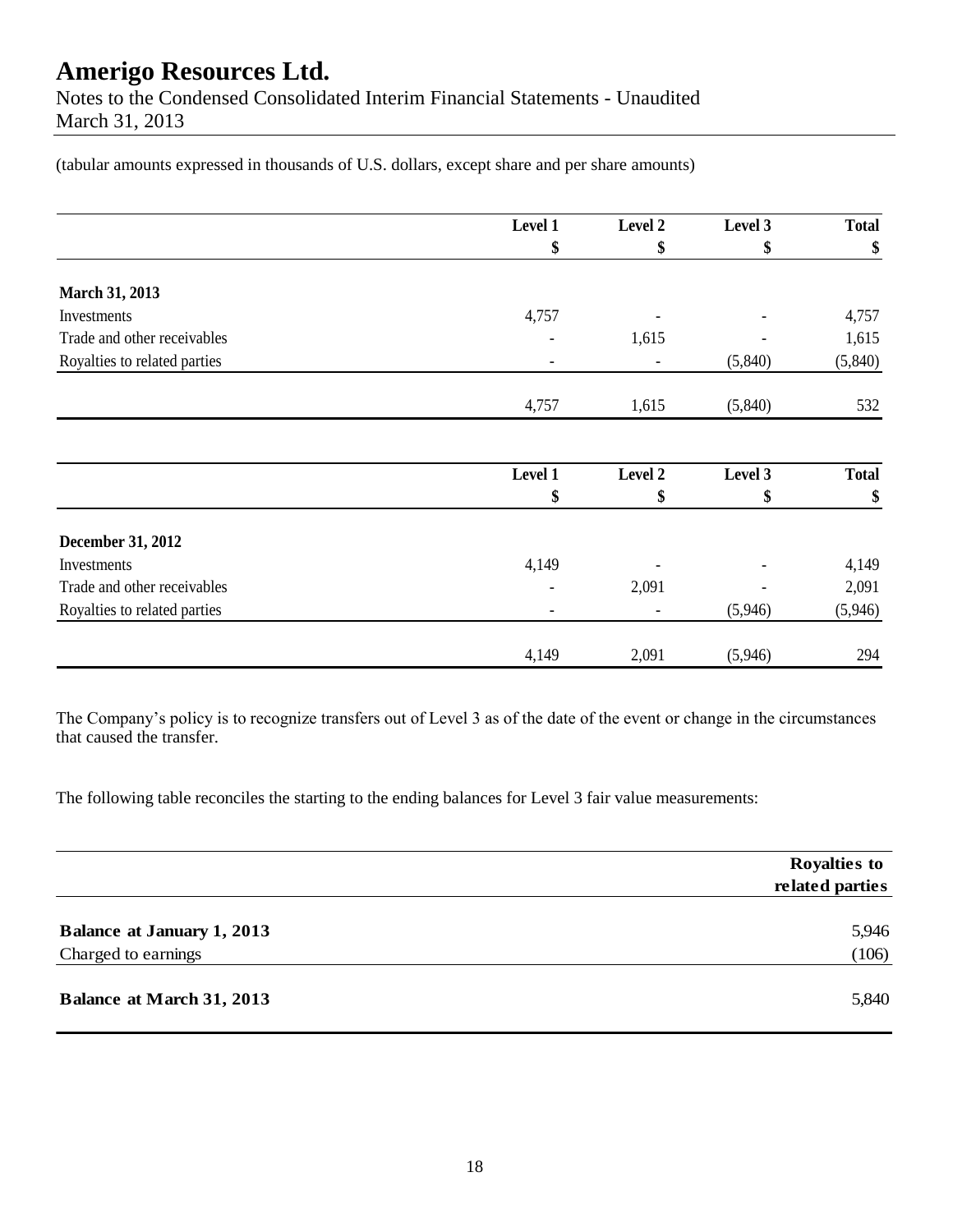(tabular amounts expressed in thousands of U.S. dollars, except share and per share amounts)

The valuation technique used in the determination of fair values within Level 2 of the hierarchy, and the key unobservable inputs used in the valuation model are the following:

*Valuation approach:* The Company's copper and molybdenum trade receivables are embedded derivatives in circumstances when the value of these receivables changes as underlying commodity market prices vary. The fair values of these receivables are adjusted each reporting period by reference to forward market prices and changes in fair value are recorded as a component of revenue. At March 31, 2013, only the Company's molybdenum trade receivables were considered embedded derivatives.

*Key unobservable inputs:* Average Platt's molybdenum dealer oxide molybdenum price for the month when sales are made.

*Inter-relationship between key unobservable inputs and fair value measurement:* The estimated fair value increases as molybdenum prices increase.

The calculation of the fair value of trade and other receivables is performed by MVC's Finance Manager, on a monthly basis.

The valuation technique used in the determination of fair values within Level 3 of the hierarchy, and the key unobservable inputs used in the valuation model are the following:

*Valuation approach:* The fair value is calculated by applying the discounted cash flow approach. The valuation model considers the present value of the net cash flows expected to be paid as royalties to related parties (Note 12(a)).

*Key unobservable inputs:* Estimated copper equivalent production to 2021, assumed copper and molybdenum prices and discount rate.

*Inter-relationship between key unobservable inputs and fair value measurement:* The estimated fair value increases the lower the discount rate, the higher the estimated production and the higher the copper equivalent for molybdenum production calculated from the relationship of molybdenum to copper prices.

The calculation of the fair value of the royalties to related parties is performed by the Company's Chief Financial Officer, on a quarterly basis.

Key unobservable inputs correspond to:

- Estimated copper equivalent production as provided by the Company's mining plan.
- Assumed copper and molybdenum prices for the calculation of copper equivalent from molybdenum production, as provided by consensus long-term copper and molybdenum price market data.
- Discount rate calculated from the sum of the Company's confirmed U.S. dollar borrowing rate plus a risk premium, determined on a quarterly basis.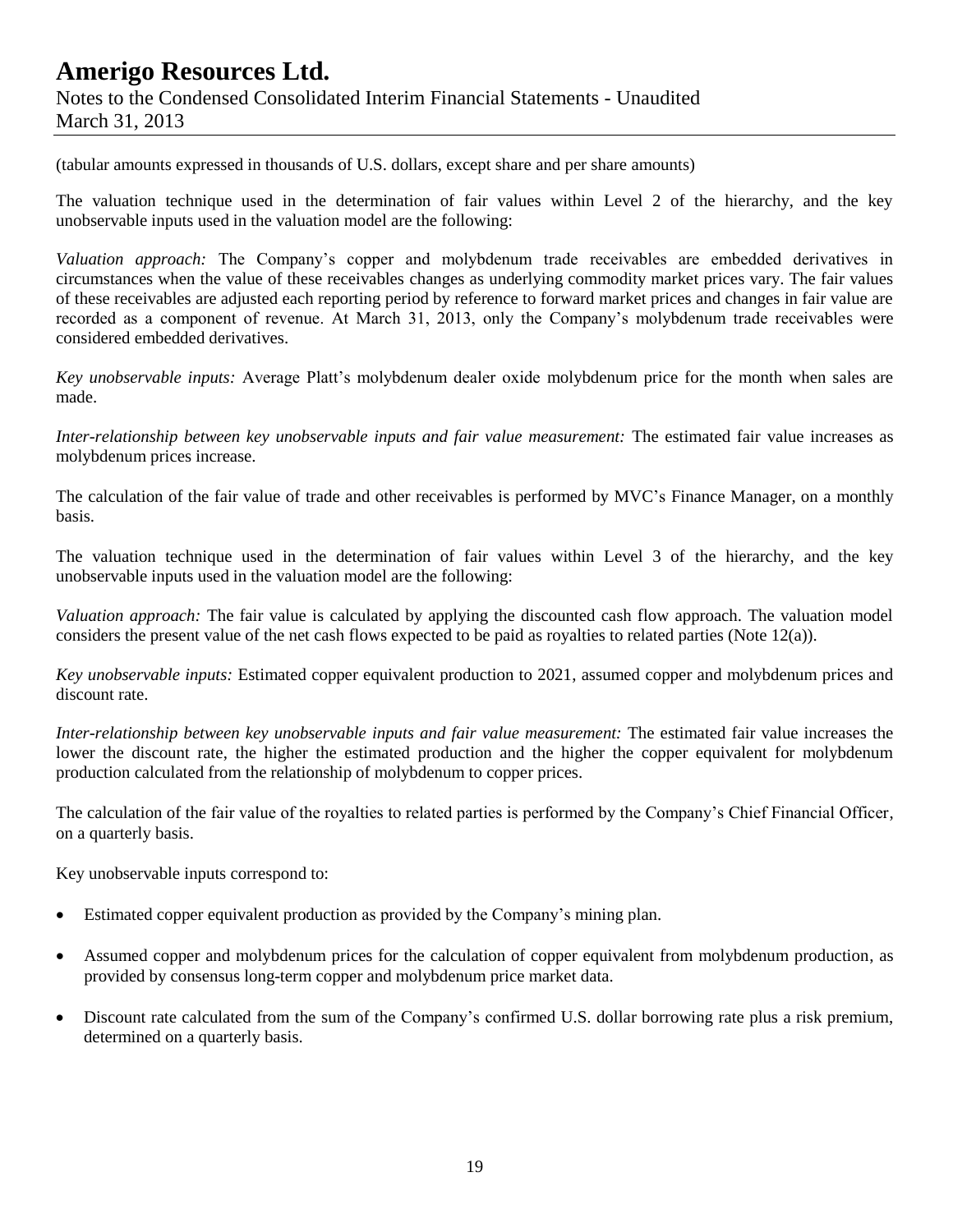(tabular amounts expressed in thousands of U.S. dollars, except share and per share amounts)

#### **16) SEGMENT INFORMATION**

Operating segments are based on the reports reviewed by the board of directors that are used to make strategic decisions. The Company has one operating segment, the production of copper concentrates with the production of molybdenum concentrates as a by-product.

The geographic distribution of non-current assets is as follows:

|        |           | Property, plant and equipment |           | <b>Other</b> |
|--------|-----------|-------------------------------|-----------|--------------|
|        | March 31, | December 31,                  | March 31, | December 31, |
|        | 2013      | 2012                          | 2013      | 2012         |
| Chile  | 157,460   | 156,736                       | 11,982    | 11,764       |
| Canada | 315       | 337                           | 1,104     | 805          |
|        | 157,775   | 157,073                       | 13,086    | 12,569       |

All of the Company's revenue is generated in Chile.

The Company's sales to one customer represent 95% of reported revenue (2012: 84%).

#### **17) EXPENSES BY NATURE**

Cost of sales consists of the following:

|                               | Three months            | Three months<br>ended<br>March 31,<br>2012<br>\$ |
|-------------------------------|-------------------------|--------------------------------------------------|
|                               | ended                   |                                                  |
|                               | March 31,<br>2013<br>\$ |                                                  |
|                               |                         |                                                  |
|                               |                         |                                                  |
| Production costs              | 21,332                  | 30,229                                           |
| El Teniente royalty           | 10,700                  | 11,684                                           |
| Depreciation and amortization | 4,161                   | 4,030                                            |
| Administration                | 1,384                   | 1,106                                            |
| Transportation                | 460                     | 318                                              |
|                               | 38,037                  | 47,367                                           |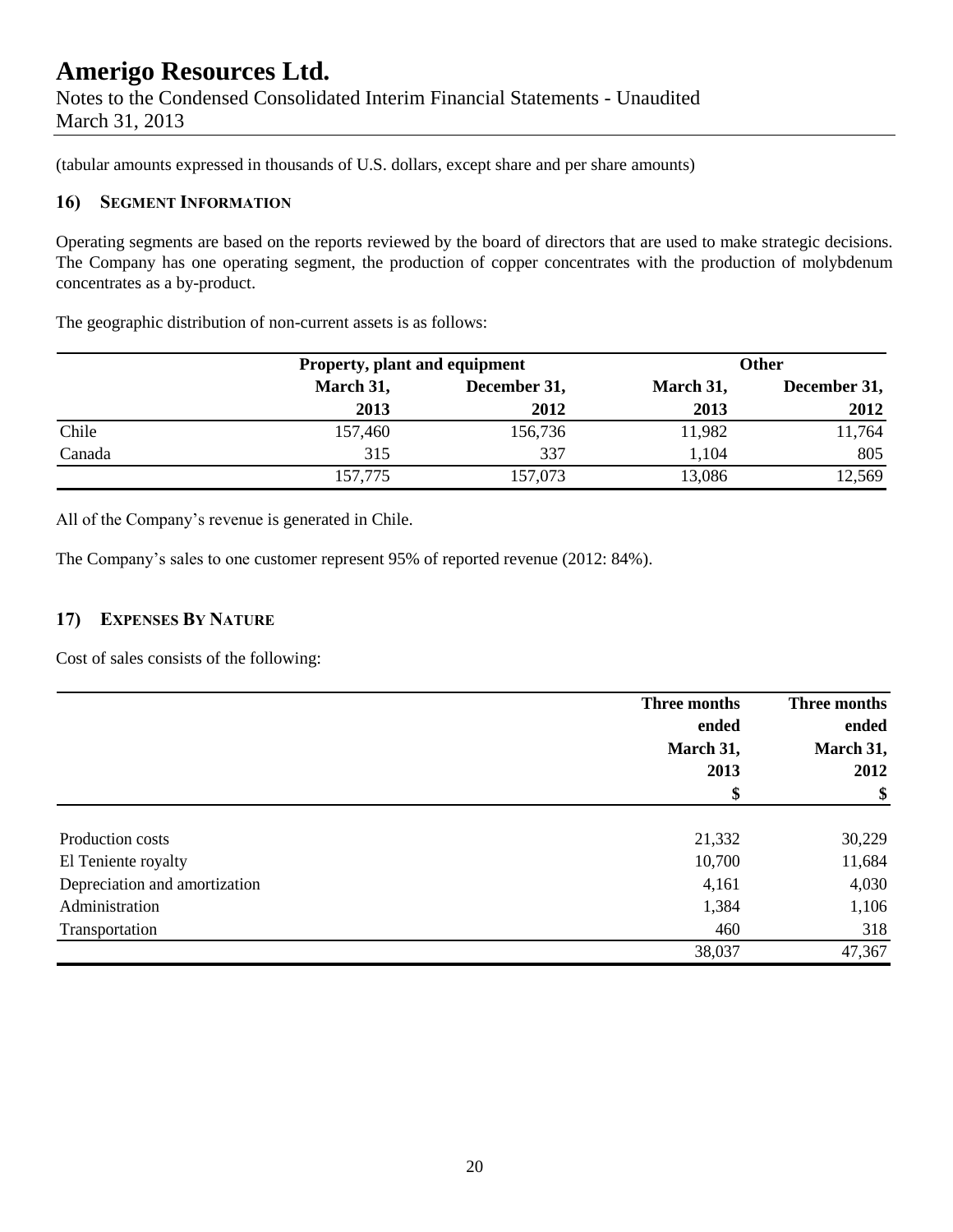March 31, 2013

(tabular amounts expressed in thousands of U.S. dollars, except share and per share amounts)

General and administration expenses consist of the following:

|                                            | Three months                     | Three months                     |  |
|--------------------------------------------|----------------------------------|----------------------------------|--|
|                                            | ended<br>March 31,<br>2013<br>\$ | ended<br>March 31,<br>2012<br>\$ |  |
|                                            |                                  |                                  |  |
|                                            |                                  |                                  |  |
|                                            |                                  |                                  |  |
| Office and general expenses                | 406                              | 462                              |  |
| Salaries, management and professional fees | 375                              | 322                              |  |
| Share-based payment compensation           | 31                               | 344                              |  |
| Royalties to related parties               | 100                              | (92)                             |  |
|                                            | 912                              | 1,036                            |  |

#### **18) FINANCE EXPENSE**

|                                            | Three months<br>ended<br>March 31,<br>2013 | Three months<br>ended<br>March 31,<br>2012<br>\$ |
|--------------------------------------------|--------------------------------------------|--------------------------------------------------|
|                                            |                                            |                                                  |
| Interest charges                           | 157                                        | 129                                              |
| Interest rate swap-change in fair value    | (65)                                       | (21)                                             |
| Asset retirement obligation accretion cost | 93                                         | 91                                               |
|                                            | 185                                        | 199                                              |

#### **19) OTHER GAINS**

|                                      | Three months<br>ended<br>March 31,<br>2013 | Three months<br>ended<br>March 31,<br>2012<br>$\mathbf{\$}$ |
|--------------------------------------|--------------------------------------------|-------------------------------------------------------------|
| Foreign exchange gain<br>Other gains | (98)<br>(111)                              | (820)<br>(174)                                              |
|                                      | (209)                                      | (994)                                                       |